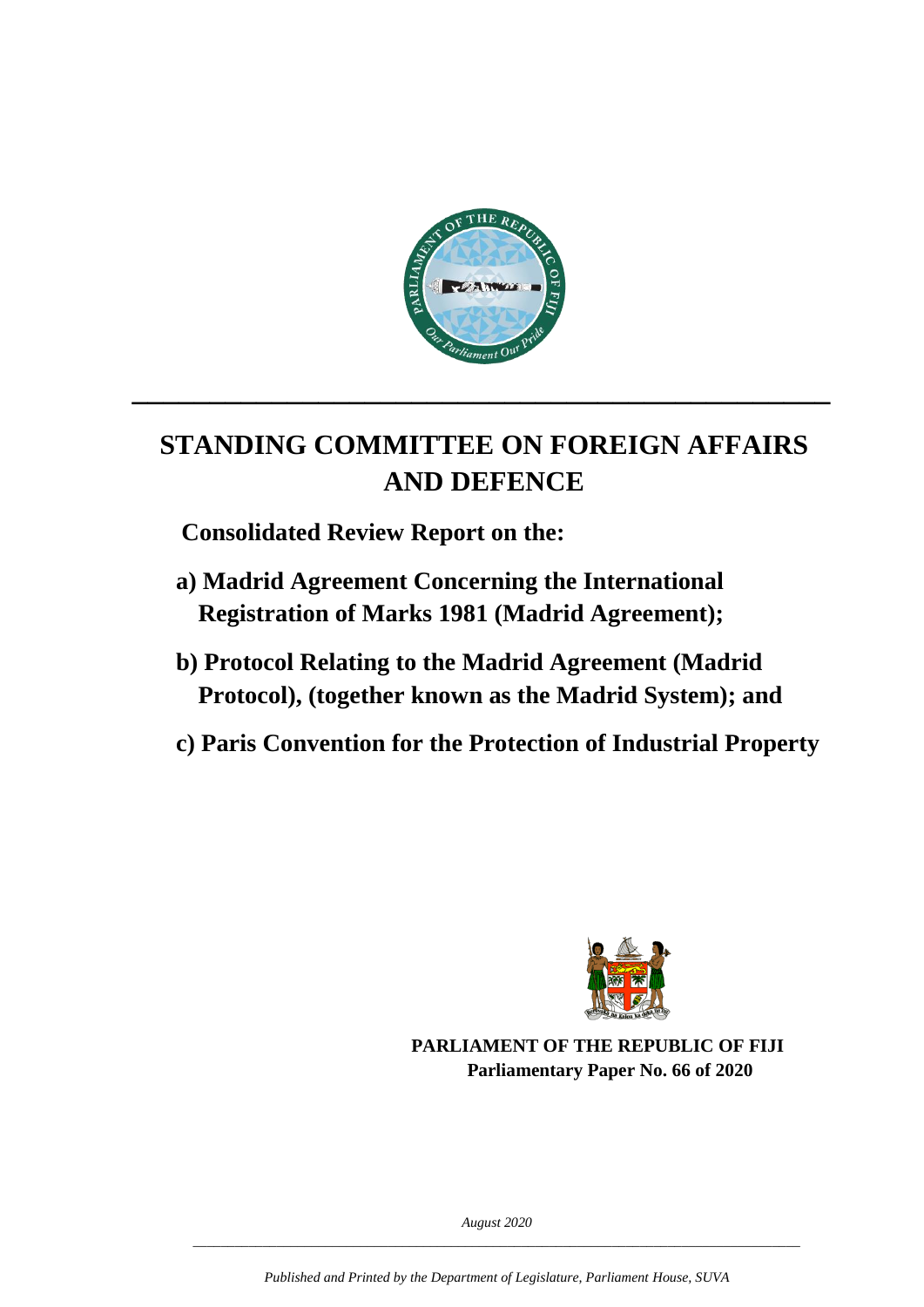#### **Table of Contents**

| 1.0        |  |  |  |  |  |  |
|------------|--|--|--|--|--|--|
| 1.1        |  |  |  |  |  |  |
| 1.2        |  |  |  |  |  |  |
| 1.3        |  |  |  |  |  |  |
| 2.0        |  |  |  |  |  |  |
| 2.1        |  |  |  |  |  |  |
| 2.2        |  |  |  |  |  |  |
| <b>3.0</b> |  |  |  |  |  |  |
| 4.0        |  |  |  |  |  |  |
| 5.0        |  |  |  |  |  |  |
| 6.0        |  |  |  |  |  |  |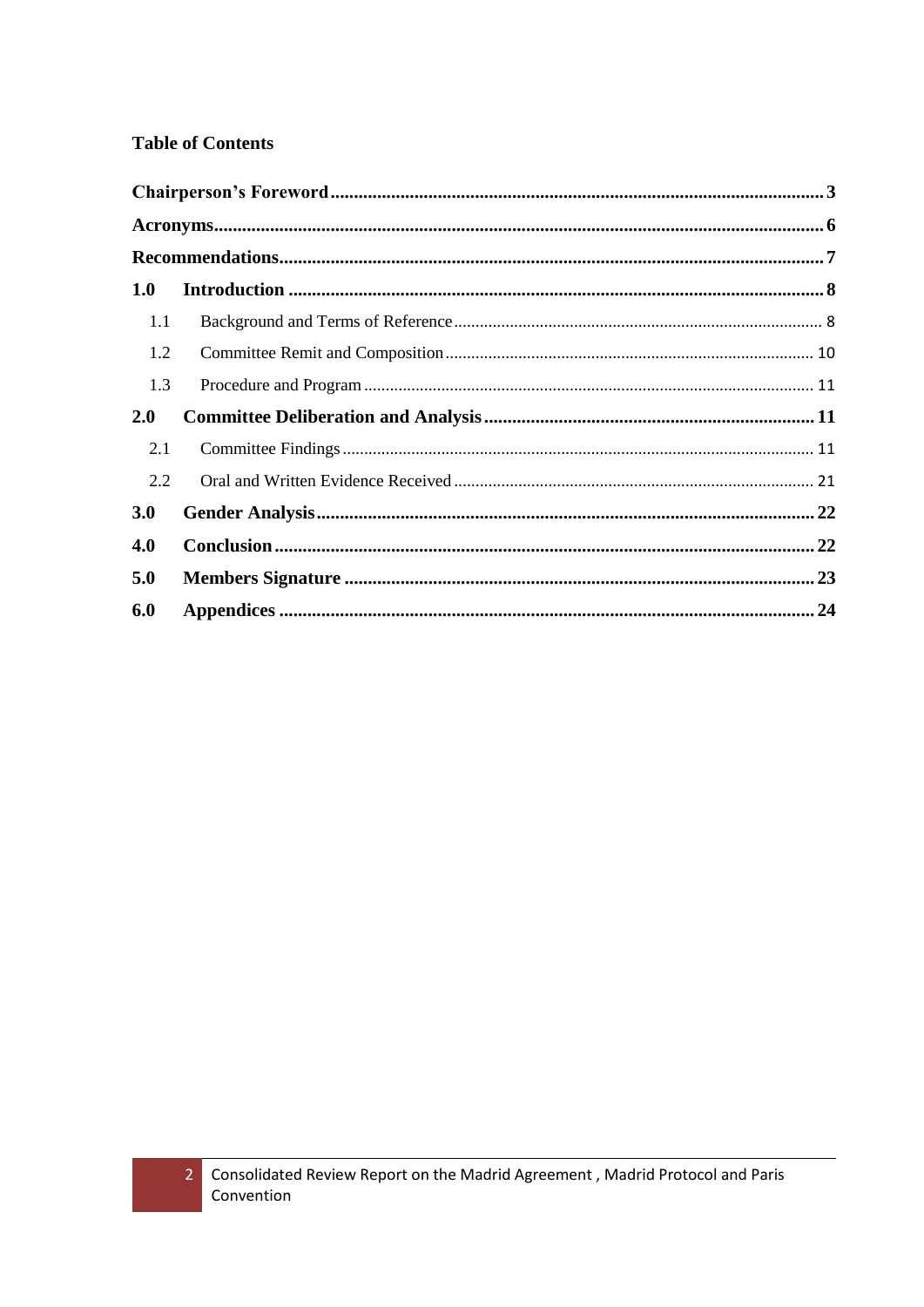# <span id="page-2-0"></span>**Chairperson's Foreword**

I am pleased to present the Committee's Review Report to the House.

On the 28<sup>th</sup> May 2020, the Parliament of the Republic of Fiji referred the following treaties to the Standing Committee on Foreign Affairs.

- a) Madrid Agreement Concerning the International Registration of Marks 1981 (Madrid Agreement);
- b) Protocol Relating to the Madrid Agreement (Madrid Protocol), (together known as the Madrid System); and
- c) Paris Convention for the Protection of Industrial Property.

The Madrid Agreement was established in 1891 to provide a mechanism that would allow for a single and inexpensive international trademark registration and to eliminate the need for filing, prosecuting or maintaining separate registrations in multiple countries. It came into force in 1892.

The Madrid Protocol was established in 1989. It was created to address perceived defects in the Madrid Agreement and to make the international system of registration of marks more flexible and compatible with the domestic legislation of individual States.

The Paris Convention was established in 1883. It was created to provide protection for industrial property, including patents, trademarks, industrial designs, utility models, service marks, trade names, geographical indications (indications of source and appellation of origin) and to repress unfair competition.

The Committee heard submissions from stakeholders online using the Microsoft Office 365 Teams Applications for the duration 8th June to 17th August 2020 and also received oral and written submissions from Government, Law Firms, Fiji Performing Rights Association (FPRA) and Intellectual Property Office New Zealand (IPONZ).

The Committee also visited Fiji Intellectual Property Office (FIPO) on Monday 17<sup>th</sup> August 2020 to ascertain the readiness of FIPO to meeting the requirements of the Madrid Systems. The Government and statutory authorities affirmed that Fiji is ready to accede to the above Protocols for its benefits as follows:

1. Acceding to the Conventions will demonstrate Fiji's commitment to the development of its legal framework with respect to intellectual property. In addition, acceding to the Conventions also reinforces Fiji's intent to uplift its business and investment climate by enhancing the ease of doing business and the digitalFIJI initiatives.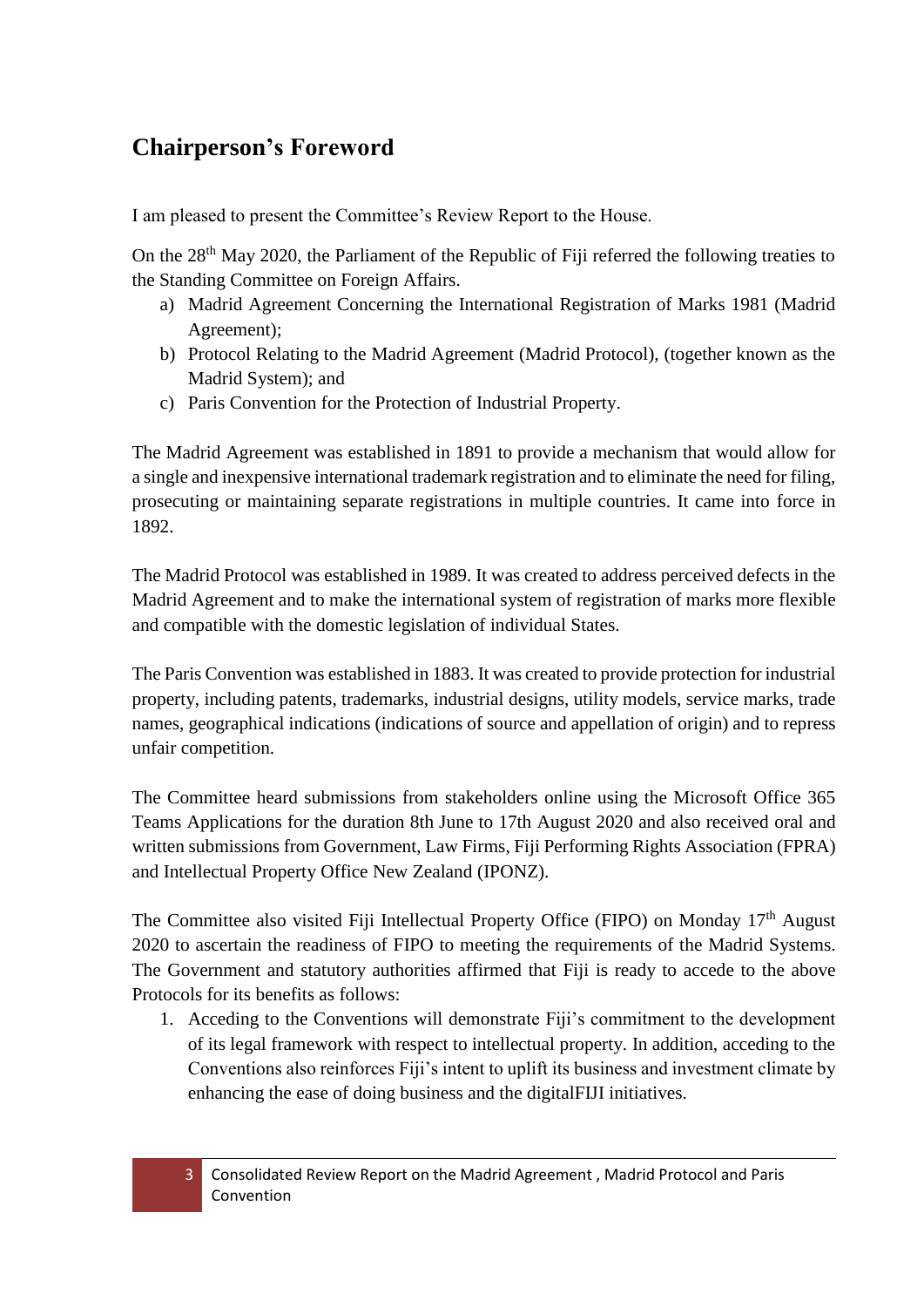- 2. The intent of the Conventions are to provide a streamlined system of international registration of marks where applicants can protect their marks in several jurisdictions by filing one application, paying one set of fees and in one language.
- 3. Additionally, the Paris Convention intends to provide for the protection of industrial designs, trade names, and indications of source and to protect against unfair competition.

4 Accession to the Conventions will ensure that Fiji is compliant with its international obligations for the protection of intellectual property.

There was disagreement from the Fiji Law Firms noting that:

a) The relevant laws are not in place to effect the rigours or the challenges of the Madrid Systems;

b) FIPO does not have the capacity to meet the requirements of the Madrid Systems that include a digital process and timely processing;

c) The win –win situation is to maintain the imperial system and raise fees whilst Fiji builds capacity to accede to the Madrid Systems in time.

#### **The Committee recommends:**

- 1. Fiji accedes to the Convention and adopts without reservation after passing the following Bills in Parliament:
	- a) Trademarks Bill 2020;
	- b) Patents Bill 2020;
	- c) Designs Bill 2020; and
	- d) WIPO certifies that FIPO is compliant to implement the requirements of the Madrid Systems.
- 2. Government direct and strengthen resources to the Fiji Performing Rights Association (FPRA) to protect Copyrights and pass the Traditional Knowledge and Traditional Culture laws.

The Committee acknowledges and commends the contributions by stakeholders in Fiji and in New Zealand that assisted in the preparation of this report.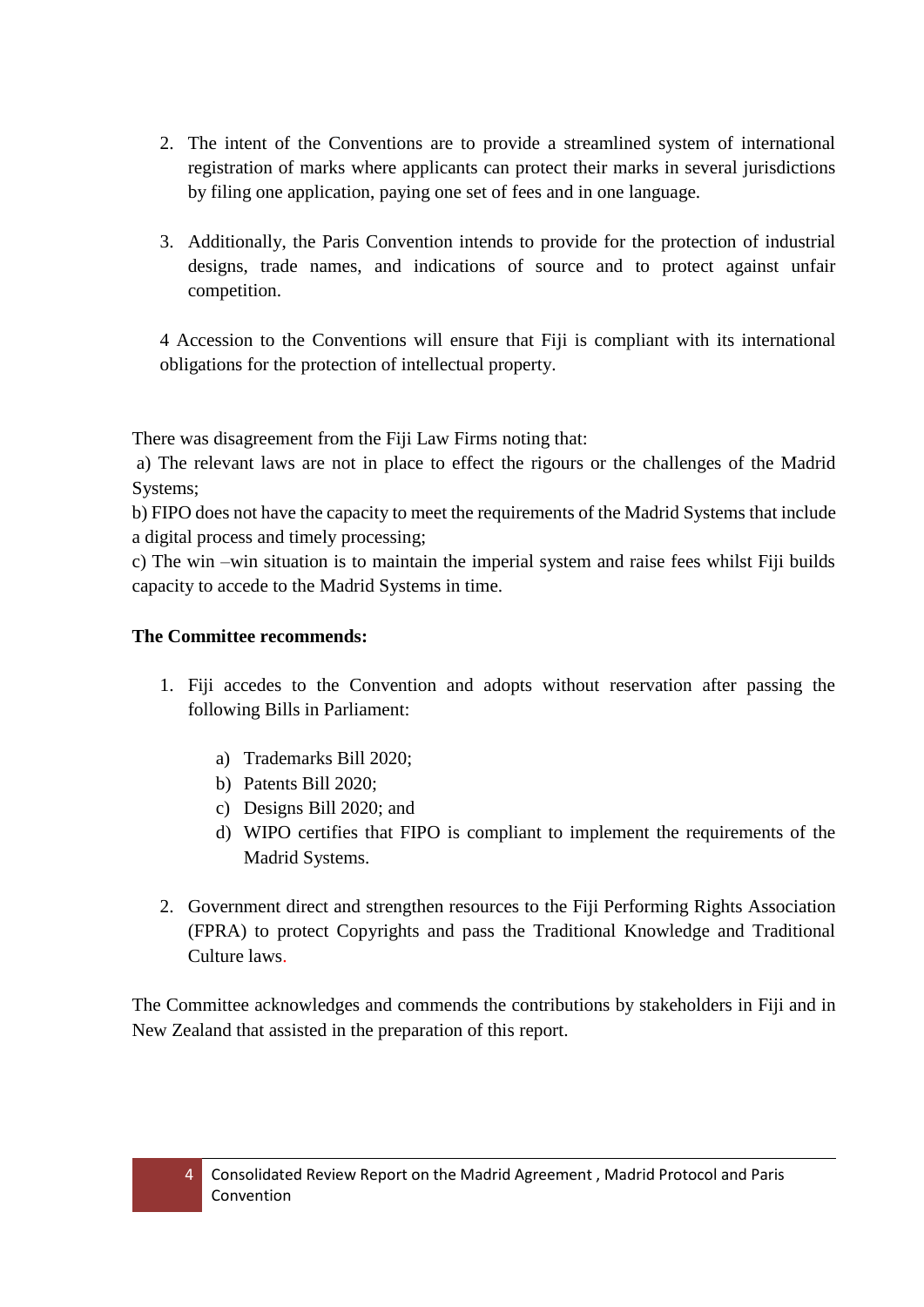I take this opportunity to thank members of my Committee including and the Secretariat for compiling this bipartisan report.

On behalf of the Standing Committee on Foreign Affairs and Defence, I submit this report to the Parliament.

GEDLAN

<span id="page-4-0"></span>**Hon. Alexander O'Connor Chairperson**

\_\_\_\_\_\_\_\_\_\_\_\_\_\_\_\_\_\_\_\_\_\_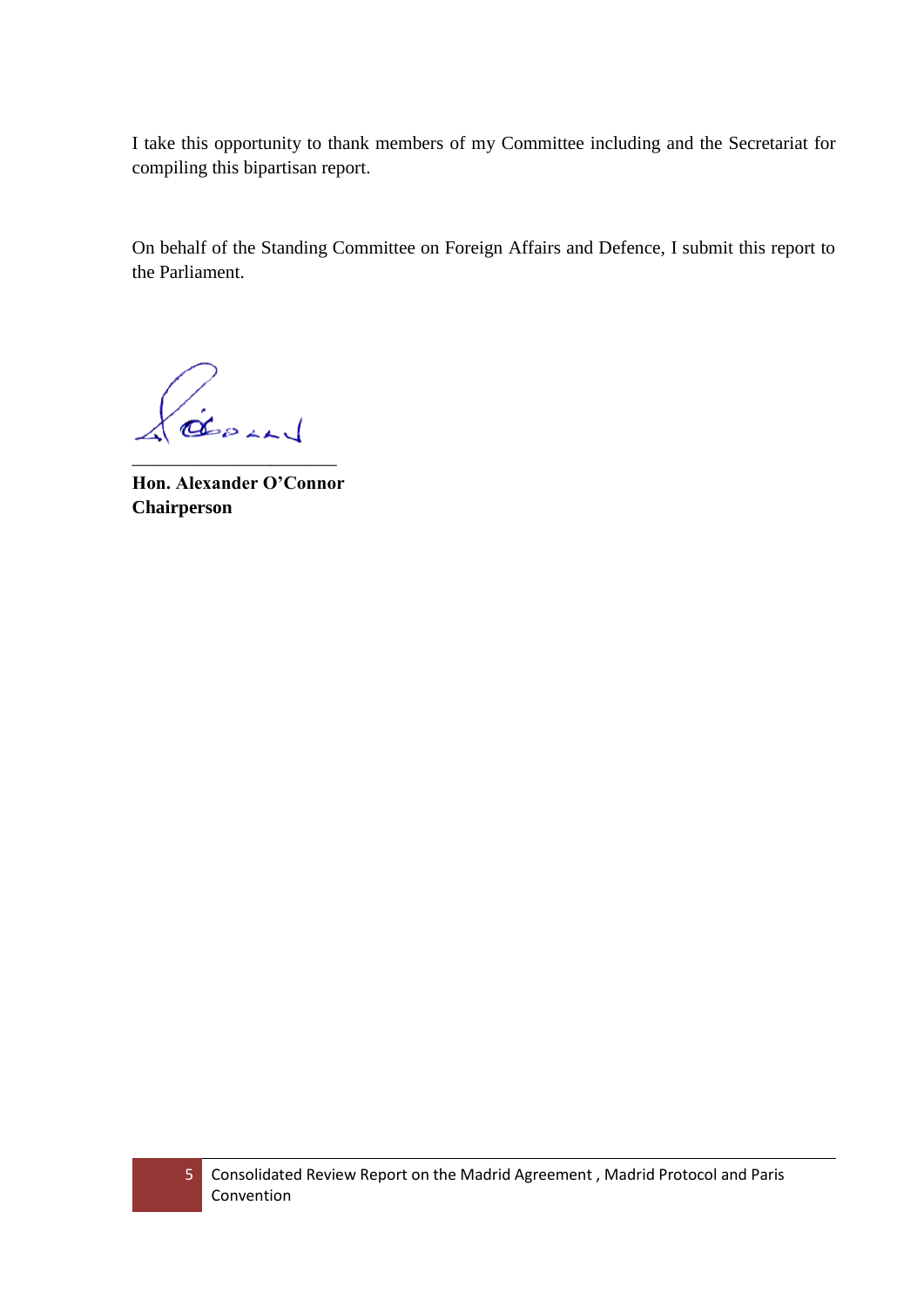# **Acronyms**

| <b>ADB</b>        | <b>Asian Development Bank</b>                     |  |  |
|-------------------|---------------------------------------------------|--|--|
| <b>ERA</b>        | <b>Employment Relations Act</b>                   |  |  |
| <b>FDI</b>        | Foreign Direct Investment                         |  |  |
| <b>FIPO</b>       | Fiji Intellectual Property Office                 |  |  |
| <b>IPONZ</b>      | <b>Intellectual Property Office New Zealand</b>   |  |  |
| <b>MCTTT</b>      | Ministry of Commerce Trade, Tourism and Transport |  |  |
| <b>MOFA</b>       | Ministry of Foreign Affairs                       |  |  |
| <b>MSMEs</b>      | Micro Small and Medium Enterprises                |  |  |
| <b>MS</b> Teams   | Microsoft Office 365 Teams Application            |  |  |
| <b>SDGs</b>       | <b>Sustainable Development Goals</b>              |  |  |
| <b>SGs Office</b> | Office of the Solicitor General                   |  |  |
| <b>SO</b>         | <b>Standing Orders</b>                            |  |  |
| <b>TKTC</b>       | <b>Traditional Knowledge Traditional Culture</b>  |  |  |
| <b>TNCs</b>       | <b>Transnational Corporations</b>                 |  |  |
| <b>WIPO</b>       | World Intellectual Property Office                |  |  |
| <b>WCT</b>        | <b>WIPO Copyright Treaty</b>                      |  |  |
| <b>WPPT</b>       | WIPO Performances and Phonogram Treaty            |  |  |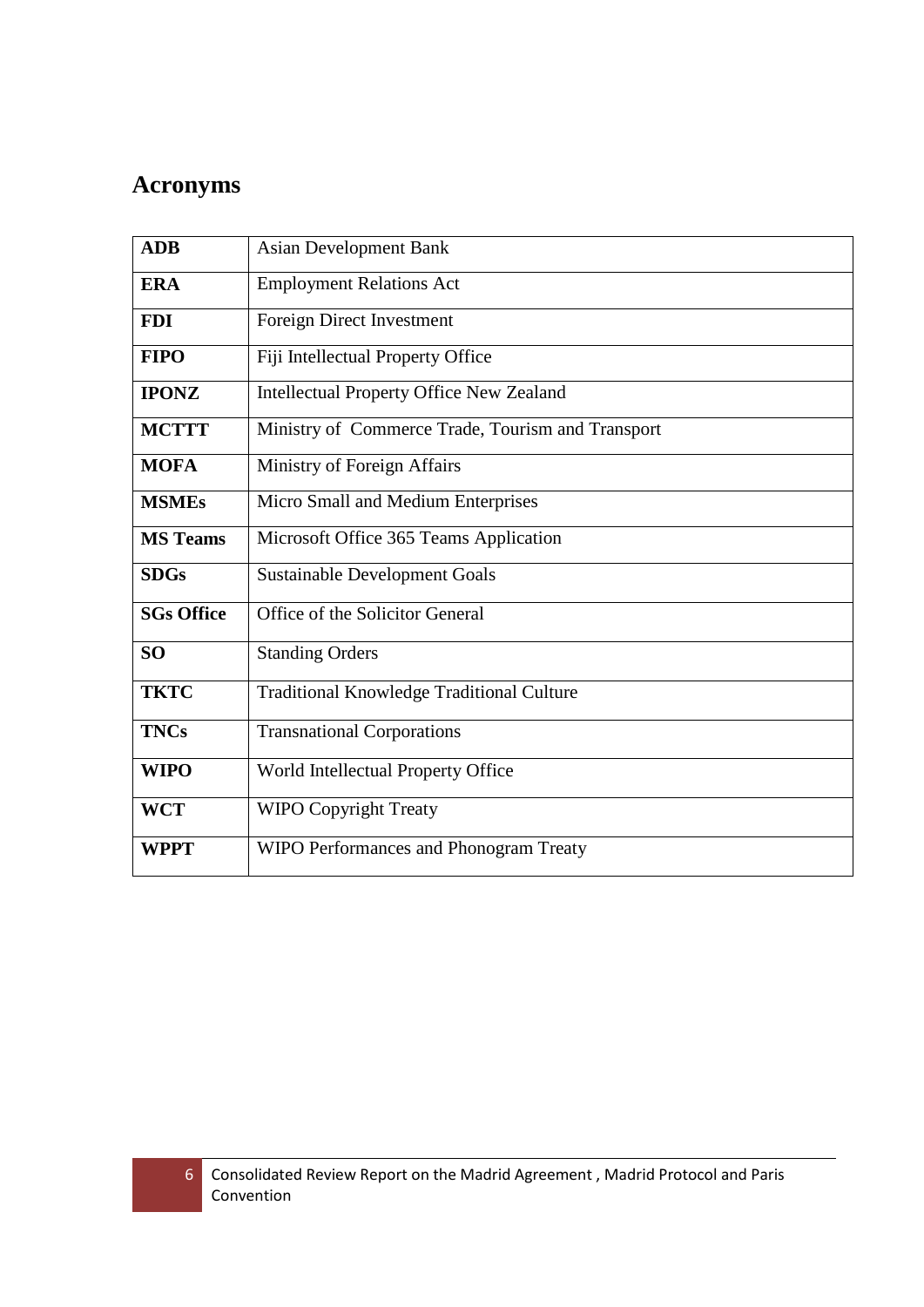# <span id="page-6-0"></span>**Recommendations**

The Committee recommends that:

- 3. Fiji accedes to the Convention and adopts without reservation after passing the following Bills in Parliament:
	- a) Trademarks Bill 2020;
	- b) Patents Bill 2020;
	- c) Designs Bill 2020; and
	- d) WIPO certifies that FIPO is compliant to implement the requirements of the Madrid Systems.
- 4. Government strengthen resources to the Fiji Performing Rights Association (FPRA) to protect Copyrights and pass the Traditional Knowledge and Traditional Culture laws.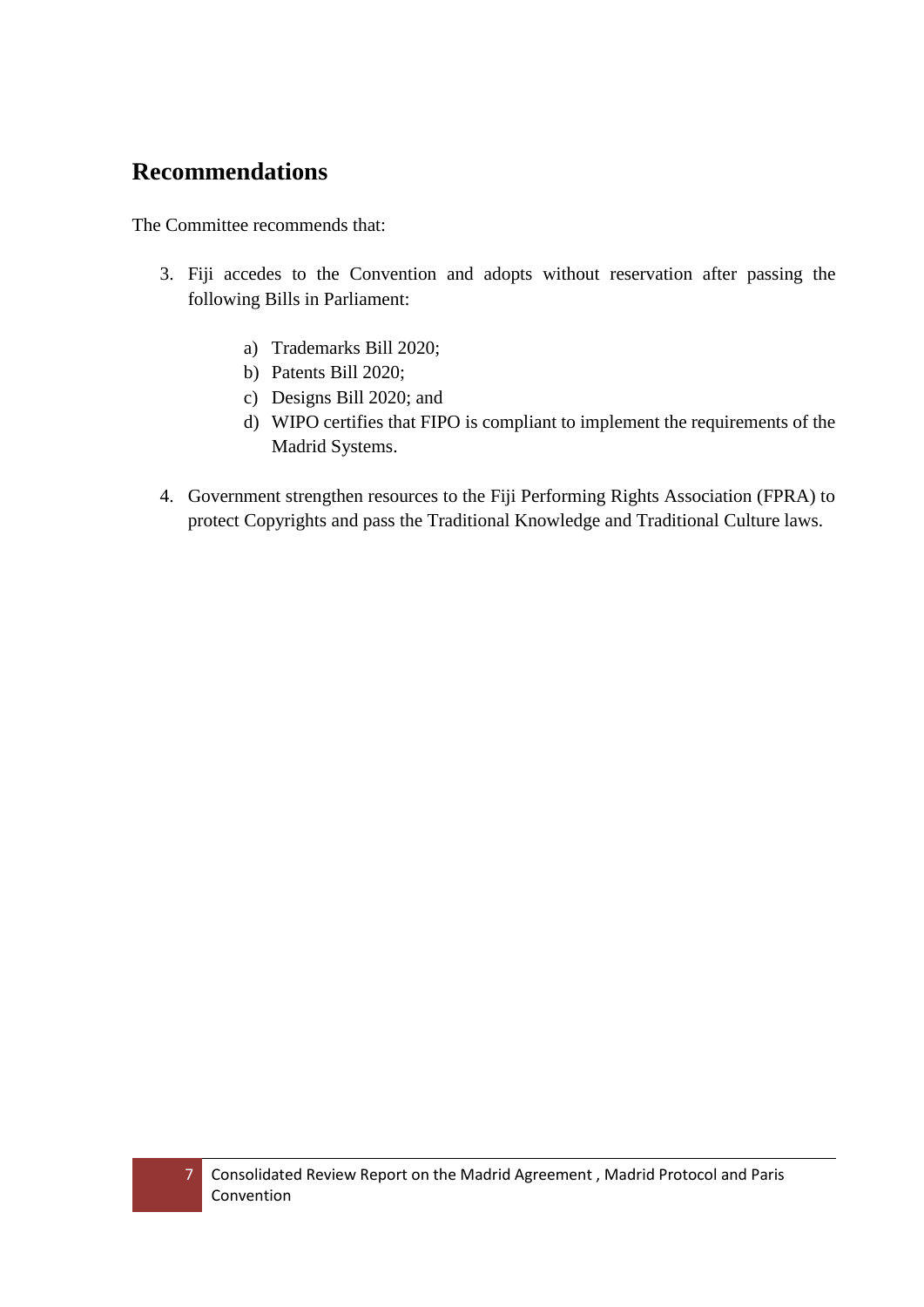# <span id="page-7-0"></span>**1.0 Introduction**

## <span id="page-7-1"></span>**1.1 Background and Terms of Reference**

The Committee had its first virtual online meeting on Monday  $1<sup>st</sup>$  June 2020 and reviewed the Consolidated Review Report on the:

a) Madrid Agreement Concerning the International Registration of Marks 1981 (Madrid Agreement);

b) Protocol Relating to the Madrid Agreement (Madrid Protocol), (together known as the Madrid System); and

c) Paris Convention for the Protection of Industrial Property.

From  $8<sup>th</sup>$  June to  $17<sup>th</sup>$  August 2020 stakeholders made virtual online submissions on the MS Office Teams application in Suva and New Zealand to the Committee as listed in subheading 1.3.

#### **THE MADRID AGREEMENT**

The Madrid Agreement was established in 1891 to provide a mechanism that would allow for a single and inexpensive international trademark registration and to eliminate the need for filing, prosecuting or maintaining separate registrations in multiple countries. It came into force in 1892.

Article 1 of the Madrid Agreement provides for the establishment of a Special Union for the International registration of marks which allows nationals of any of the contracting parties to secure protection for their marks, registered in the country of origin, in all other countries party to the Madrid Agreement by filing the said marks at the International Bureau of Intellectual Property.

Article 2 of the Madrid Agreement provides that nationals of countries who have not acceded to the Madrid Agreement but have satisfied the conditions outlined under Article 3 of the Paris Convention must be treated in the same manner as nationals of the contracting countries.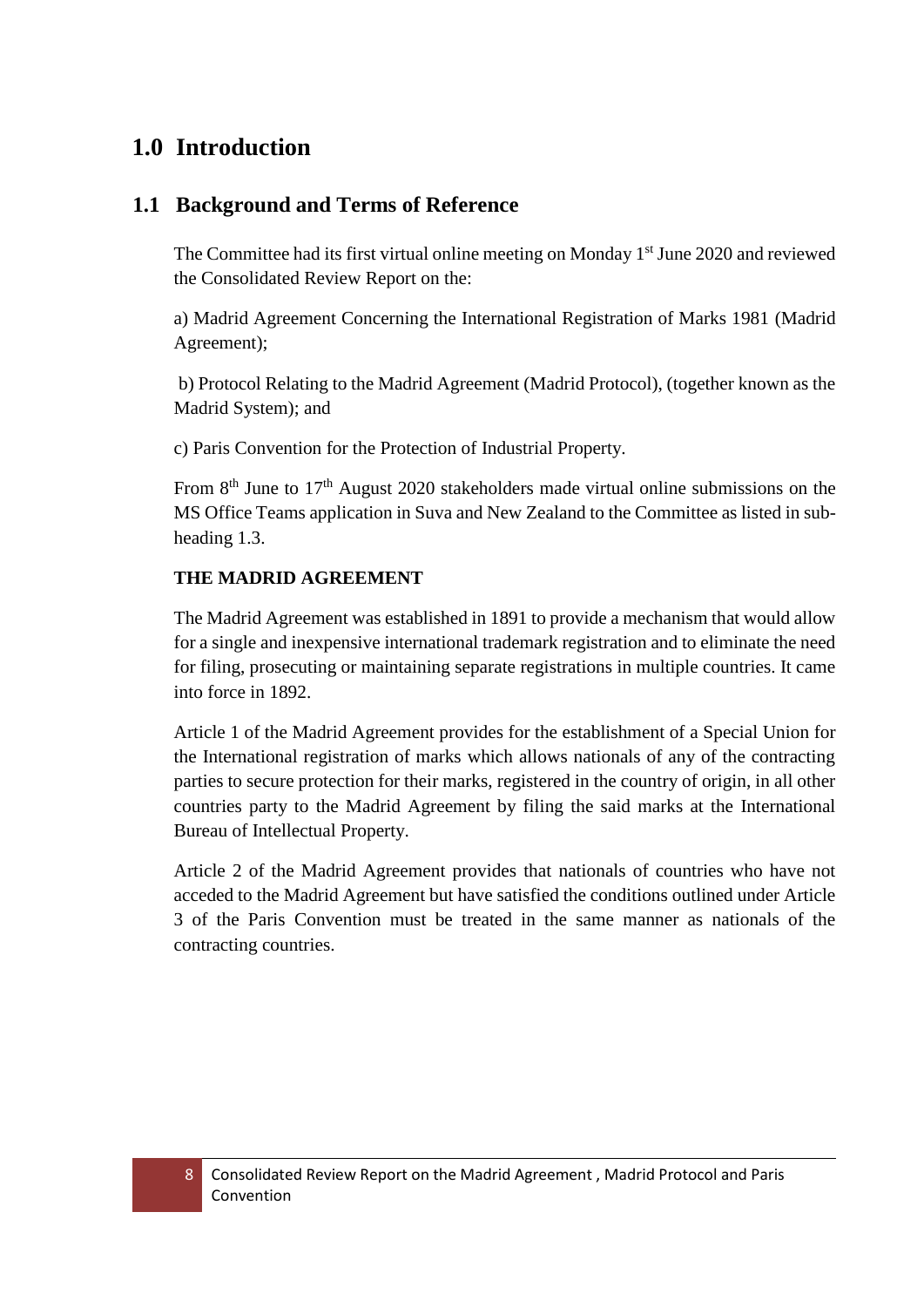#### **THE MADRID PROTOCOL**

The Madrid Protocol was established in 1989. It was created to address perceived defects in the Madrid Agreement and to make the international system of registration of marks more flexible and compatible with the domestic legislation of individual States.

Article 1 provides that states party to the Madrid Protocol shall be members of the same Union that contracting countries to the Madrid Agreement are members, even when states party to the Madrid Protocol are not a party to the Madrid Agreement.

Article 2 provides that a proprietor of a registered mark filed with the office of a contracting party may make an application to the International Bureau of the World Intellectual Property Organization for international registration. Article 3 outlines procedures and the manner in which an international application may be made.

#### **THE PARIS CONVENTION**

The Paris Convention was established in 1883. It was created to provide protection for industrial property, including patents, trademarks, industrial designs, utility models, service marks, trade names, geographical indications (indications of source and appellation of origin) and to repress unfair competition.

Article 1 of the Paris Convention provides that the countries to which the Paris Convention applies constitute a Union for the protection of industrial property. Furthermore, Article 1 also prescribes that the protection of industrial property relates to patents, utility models, industrial designs, trademarks, service marks, trade names, indications of source or appellation of origin, as well as the repression of unfair competition. Article 1 states that industrial property must be understood in the broadest sense, and should include agricultural and extractive industries as well as manufactured and natural products, for example, wines and beers. Additionally, patents should also include the various kinds of industrial patents recognised by the laws of other countries, for example, the patents of importation.

Article 2 provides that the nationals of any country of the Union shall be given the same advantages in all other countries of the Union that their respective laws grant to their own nationals, in terms of the protections and legal remedy against any infringement. Article 2 also provides that there shall be no requirement as to their domicile or establishment in the country where protection is claimed.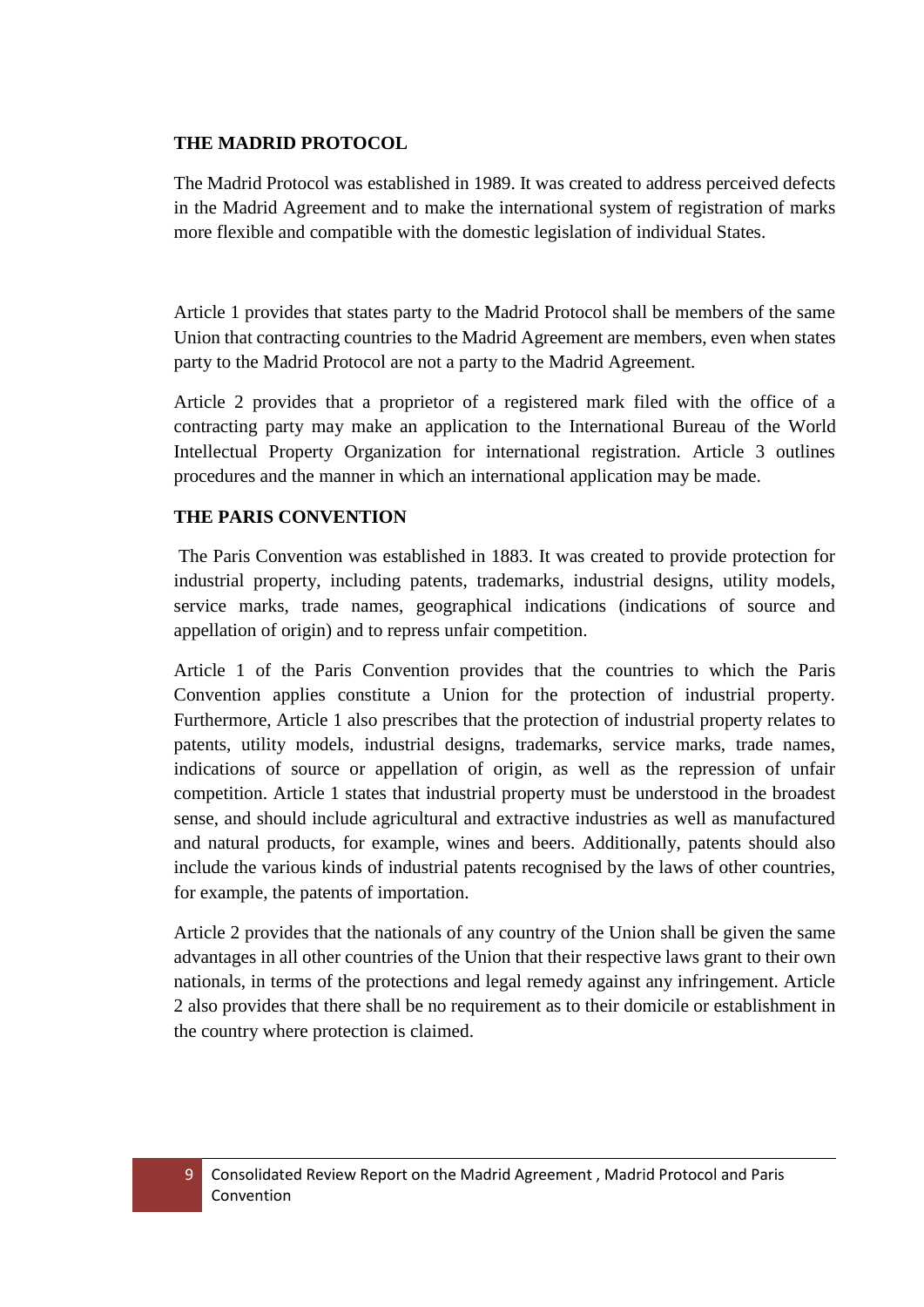Article 3 provides that the nationals of countries outside of the Union who are domiciled or have industrial or commercial establishments in the territory of one of the countries of the Union shall be given the same treatment as the nationals of the countries of the Union.

The Report is divided into three parts:

- I. **Part One** focuses on the Committee recommendations
- II. **Part Two** covers the Findings of the report to Parliament
- III. **Part Three** -covers the Conclusion

## <span id="page-9-0"></span>**1.2 Committee Remit and Composition**

Pursuant to Standing Orders 109(2) (e) that the Standing Committee on Foreign Affairs and Defence is mandated to look into matters related to Fiji's relations with other countries, development aid, foreign direct investment, oversight of the military and relations with multi-lateral organisation.

The members of the Standing Committee on Foreign Affairs and Defence are as follows:

- 1.2.1 Hon. Alexander O'Connor Chairperson
- 1.2.2 Hon. Dr. Salik Govind Deputy Chairperson
- 1.2.3 Hon. Selai Adimaitog Member
- 1.2.4 Hon. Anare Jale Member
- 1.2.5 Hon. Pio Tikoduadua Member

Opposition MP Hon.Anare Jale substantive member of the Committee by way of SODEPLPA Party suspension from Parliament was not able to participate in the Committee proceedings in June 2020. As a result of the lifting of the suspension and SODELPA Party re-joining Parliament as per decision of the Registrar of Political Parties, Hon. Jale was able to participate in the Committee deliberations on the above Treaties.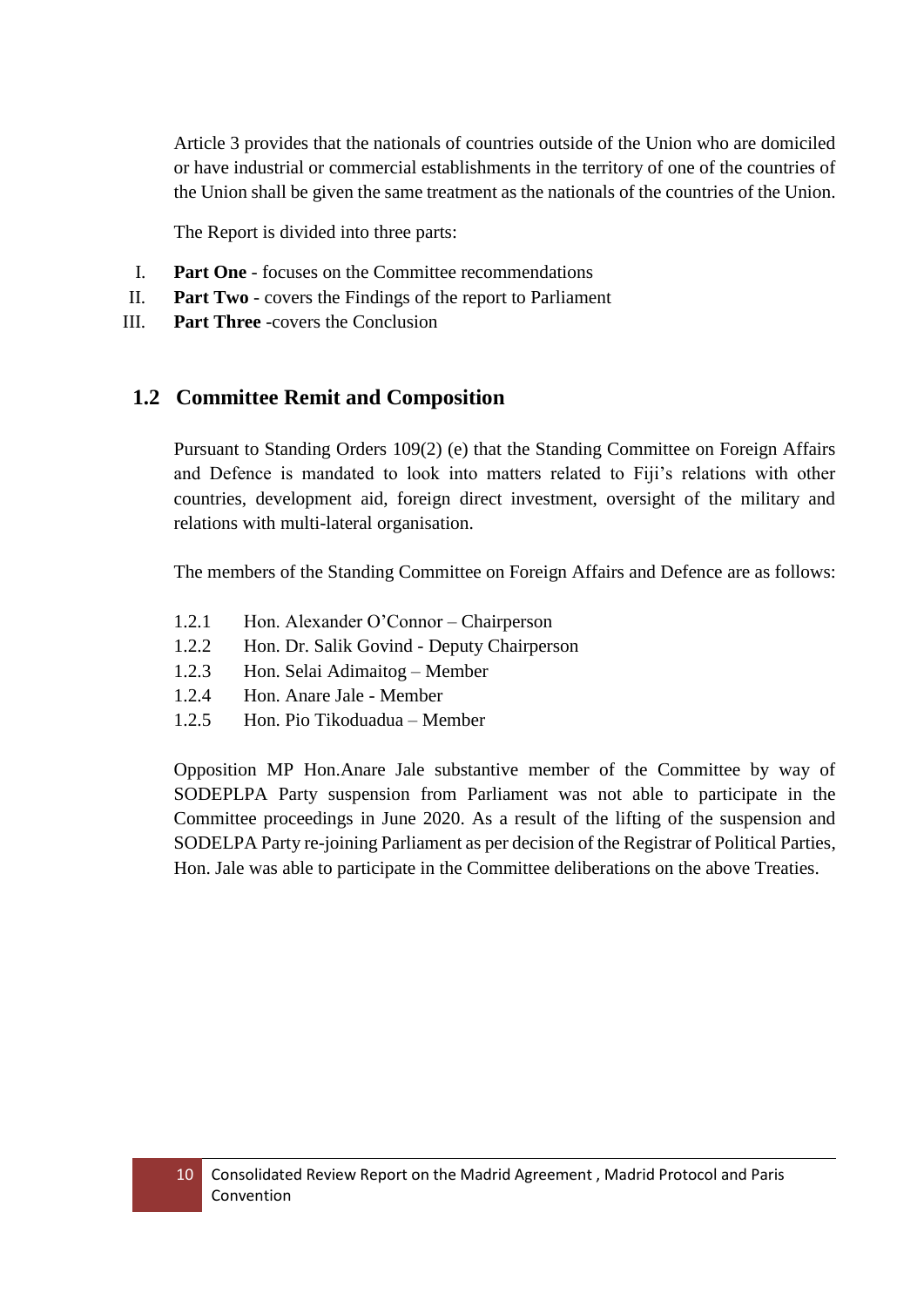## <span id="page-10-0"></span>**1.3 Procedure and Program**

The Standing Committee on Foreign Affairs and Defence commenced its deliberation on the  $8<sup>th</sup>$  June to  $25<sup>th</sup>$  August 2020 in the Parliament using the online MS Office Teams, also received a written and oral submissions from stakeholders with the following attendees:

- Siwatibau & Sloan
- Munro Leys Law Firm
- Sherani & Co
- Office of the Solicitor General
- Fiji Intellectual Property Office (FIPO)
- Ministry of Foreign Affairs
- Fiji Performing Rights Association (FPRA)
- Ministry of Commerce, Trade, Tourism and Transport (written submission)
- Intellectual Property Office New Zealand (IPONZ), Wellington video conferencing on 11<sup>th</sup> August 2020.
- FIPO site visit on  $17<sup>th</sup>$  August 2020, Level 3, Suvavou House.

# <span id="page-10-1"></span>**2.0 Committee Deliberation and Analysis**

## <span id="page-10-2"></span>**2.1 Committee Findings**

The Committee's findings are outlined below:

#### **Law Firms**: **Positives:**

- 1. The Madrid Protocol is the more cost-effective avenue for gaining international trademark protection, as compared to the country-by-country under the Paris Convention.
- 2. The ideal thing now is to have an orderly programme of capacity building and adopting legislative framework prior to joining the Madrid System. The Madrid System is probably the desired end point when Fiji is ready.
- 3. We have no principled objection to acceding to the Paris Convention but are unable to comment on acceding to that Convention in the absence of the proposed legislation.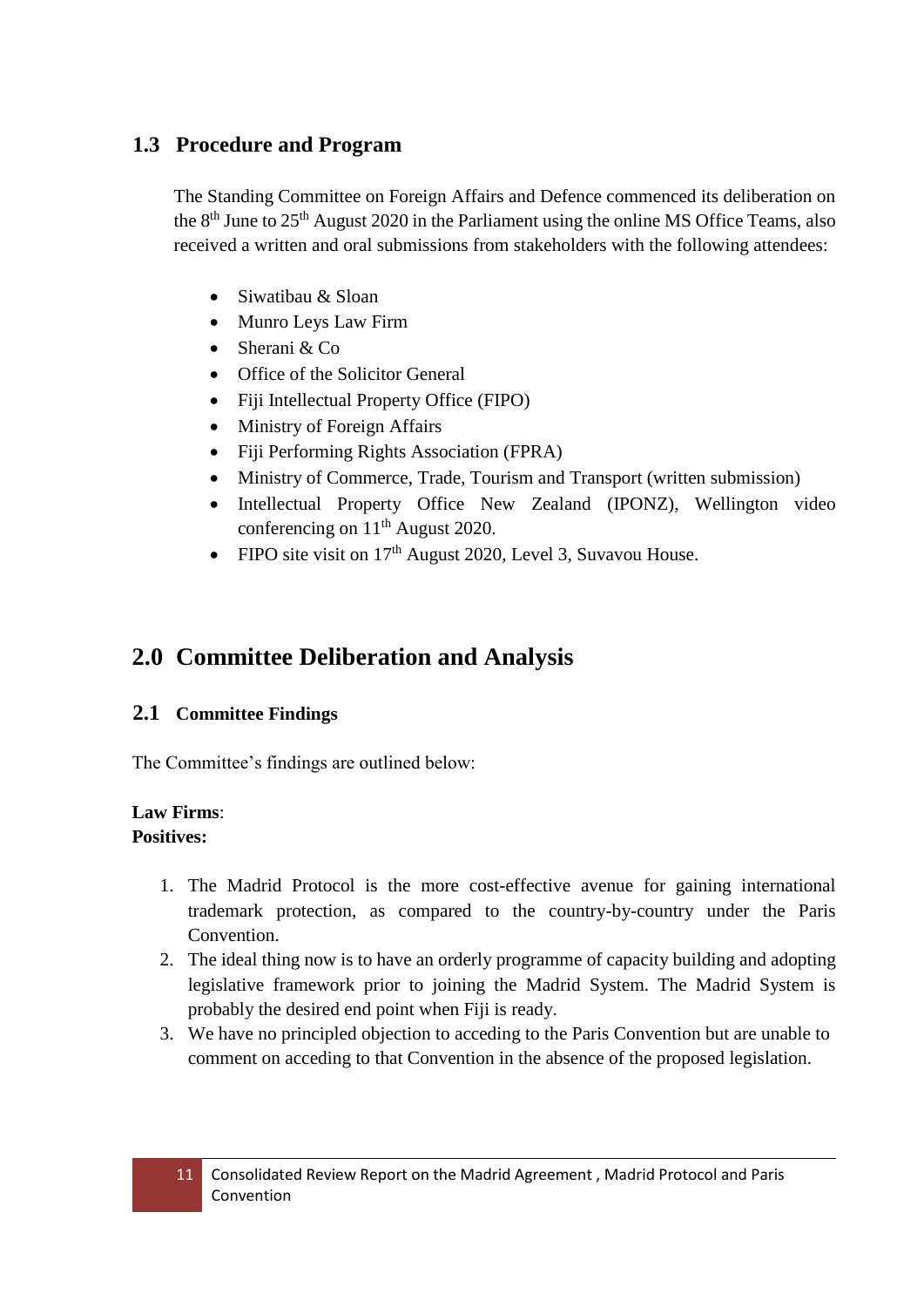#### **Negatives:**

- 1. Accession to the Madrid System will benefit international brand owners who wish to register trade-marks in Fiji. With increased globalisation, multi-national businesses who export goods to many different countries in the world want IP protection in each country and the Madrid System gives them the benefit of doing so with ease.
- 2. Loss of revenue. Under the current system, local law firms bring in foreign exchange (estimated at around FJD3-4 million) from work for foreign brand owners. VAT and income tax are paid on these fees. Additionally some stamp duty is payable on assignments. This income (and resulting tax revenue is likely to fall dramatically).
- 3. Favour international IP owners.
- 4. Lack of current legislations to support implementation after ratification. The current process is premature because the relevant Bills have not been circulated for comment or study. Joining the Madrid System or the Paris Convention does not make Fiji compliant with them. Fiji still has to ensure that its (new) IP laws meet the requirements of the Madrid System and the Convention.
- 5. Lack of capacity to digitize applications and to deliver timely the outcome of applications.
- 6. A Tribunal is yet to sit in the FIPO to adjudicate on opposition to trademark filed since 2010.
- 7. There appears to be some fundamental misunderstanding in Government about what Fiji's obligations are and the most efficient way for Fiji to proceed.
- 8. Currently, FIPO is not equipped to deal with the rigours of the Madrid System in terms of dealing with the deadlines it imposes (which could create "default" trademark registrations in Fiji which are undesirable) or the IP disputes that will be generated (and in which there is an international expectation of quick, efficient resolution according to international IP law standards).
- 9. Disruption of local IP practices will result in some loss of foreign exchange, jobs and tax revenue. The Government can increase its own revenue in the IP area by increasing its trade-mark registration fees without joining the Madrid System. This is a matter for Fiji as a sovereign government.
- 10. Accession is unlikely to benefit Fijian brand owners as they (with a few exceptions) have little incentive to register in multiple jurisdictions. It may disadvantage local businesses as it gives international businesses an easy way to claim exclusive rights to common words and images in Fiji (and prevent local businesses from using them) even though the international businesses may have no plans to use those trademarks here.
- 11. Fiji is not ready to accede to the Madrid system. It does not meet any of the criteria in paragraph 5.1 of the analysis paper namely –
	- a. A Madrid-compatible trademarks legislation in place;
	- b. institutional organisation;
	- c. staff trained in the Madrid international registration system;
	- d. operational procedures in place for handling international applications;
	- 12 Consolidated Review Report on the Madrid Agreement , Madrid Protocol and Paris Convention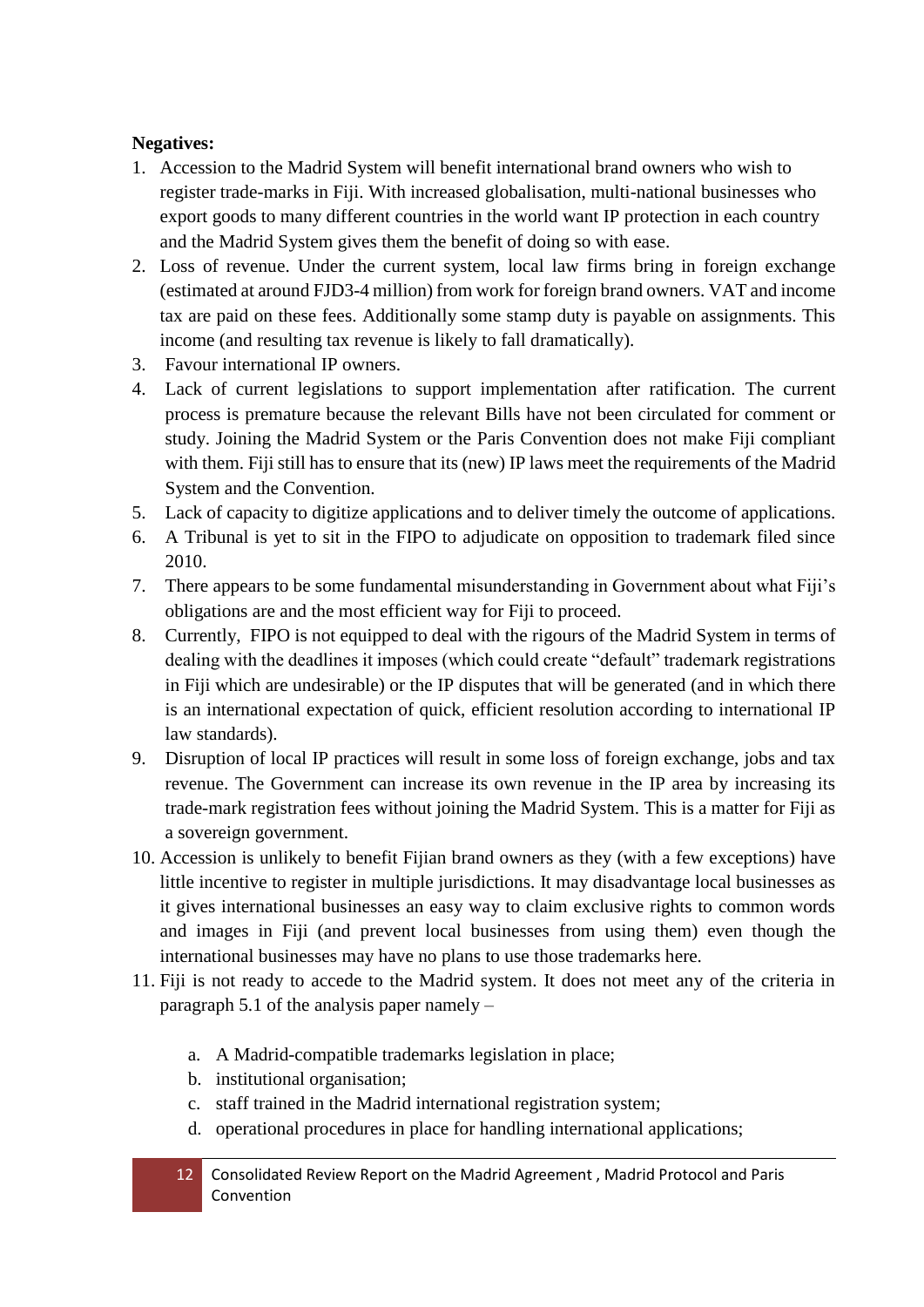- e. an agreement with WIPO on sending and receiving information in the Madrid international registration system; and
- f. ensure that the national office has an online system of registration that can communicate with WIPO. (For this digital platform, WIPO is able to provide technical assistance to implement the WIPO Industrial Property Automation System, upon receiving Fiji' request). This would include properly understanding the demands of the Madrid System, what work is required in terms of the laws to be prepared and the administrative systems to be set up and the skills to be acquired. All of this can be done while preserving (and indeed improving) foreign exchange, jobs and Government revenue. In the short term, the Madrid System is probably the desired end point when Fiji is ready.
- Accession would result in a large drop in national trademark filings in Fiji, because international brand owners will usually choose the ease of the Madrid System. This will reduce demand for IP services in Fiji by a factor of anywhere between 50 and 70%. For example, Munro Leys currently has a Trade-Marks team comprising seven employees. We anticipate that if Fiji joins the Madrid System, this number would fall to two positions.
- Under the current system, local law firms bring in foreign exchange (estimated at around FJD3-4 million) from work for foreign brand owners. VAT and income tax are paid on these fees. Additionally, some stamp duty is payable on assignments. This income (and resulting tax revenue is likely to fall dramatically.
- The response from FIPO may be that Government direct revenue is likely to rise as Government will receive its share of filing fees from WIPO. This is because currently the prescribed filing fees are very low (for example F\$10.90 (VIP) for a trade-mark application in one class). So, Fiji's share of the Madrid fees which are at an international level will increase the return to Government. If this was the only consideration, then it would be difficult to disagree with accession to the Madrid System. However, the implications are more complex than this.
- The Trademark registries in Fiji, are not computerized so searches are still conducted manually. At the moment it takes between 10 months – several years for a mark to be registered and this does not reflect well on our country, the registry and the systems currently in place, needs to improve before we consider ratifying international treaties where the mechanisms would be to the international standard.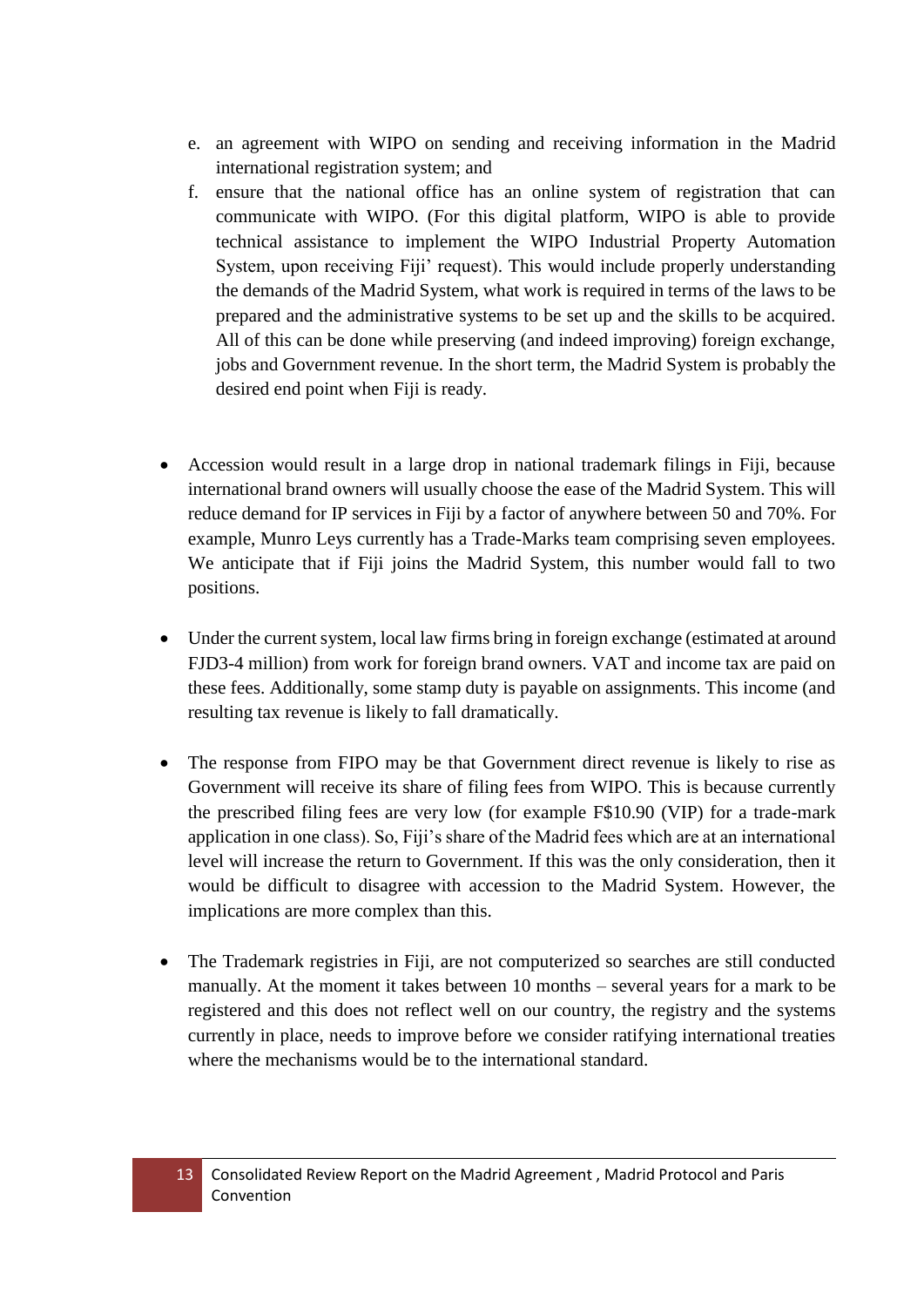- One of the drawbacks of the Madrid Protocol however, is that by virtue of one international registration serving as the basis of the applicant's protection in the designated countries, if the application or registration in the home county that supports the international registration is cancelled or denied, then the international registration will also be cancelled or denied. This problem doesn't occur under the Paris Convention.
- The application and registration system in Fiji including its records are all done and kept manually. Our registry is greatly under resourced.
- Costly to maintain a registration system that complies with the treaties.
- Costly to train highly qualified human resources that will manage and operate the system of registrations compliant with the treaties.
- The registry will be required to keep a watch and comply with strict timelines under the treaties when processing applications otherwise Fiji may lose its right to oppose any application.
- The Madrid System may unintentionally and unknowingly promote cultural misappropriation of traditional knowledge because one of the aspects of the process of an international registration application is that WIPO can register a mark if Fiji does not issue a notice of refusal within the prescribed timeframe under the international treaties.

# **Government Ministries and Statutory Bodies**

#### **Positives:**

- 1. Acceding to the Conventions will demonstrate Fiji's commitment to the development of its legal framework with respect to intellectual property. In addition, acceding to the Conventions also reinforces Fiji's intent to uplift its business and investment climate by enhancing the Ease of Doing Business and the digitalFIJI initiatives.
- 2. The intent of the Conventions are to provide a streamlined system of international registration of marks where applicants can protect their marks in several jurisdictions by filing one application, paying one set of fees and in one language.
- 3. Additionally, the Paris Convention intends to provide for the protection of industrial designs, trade names, indications of source and to protect against unfair competition.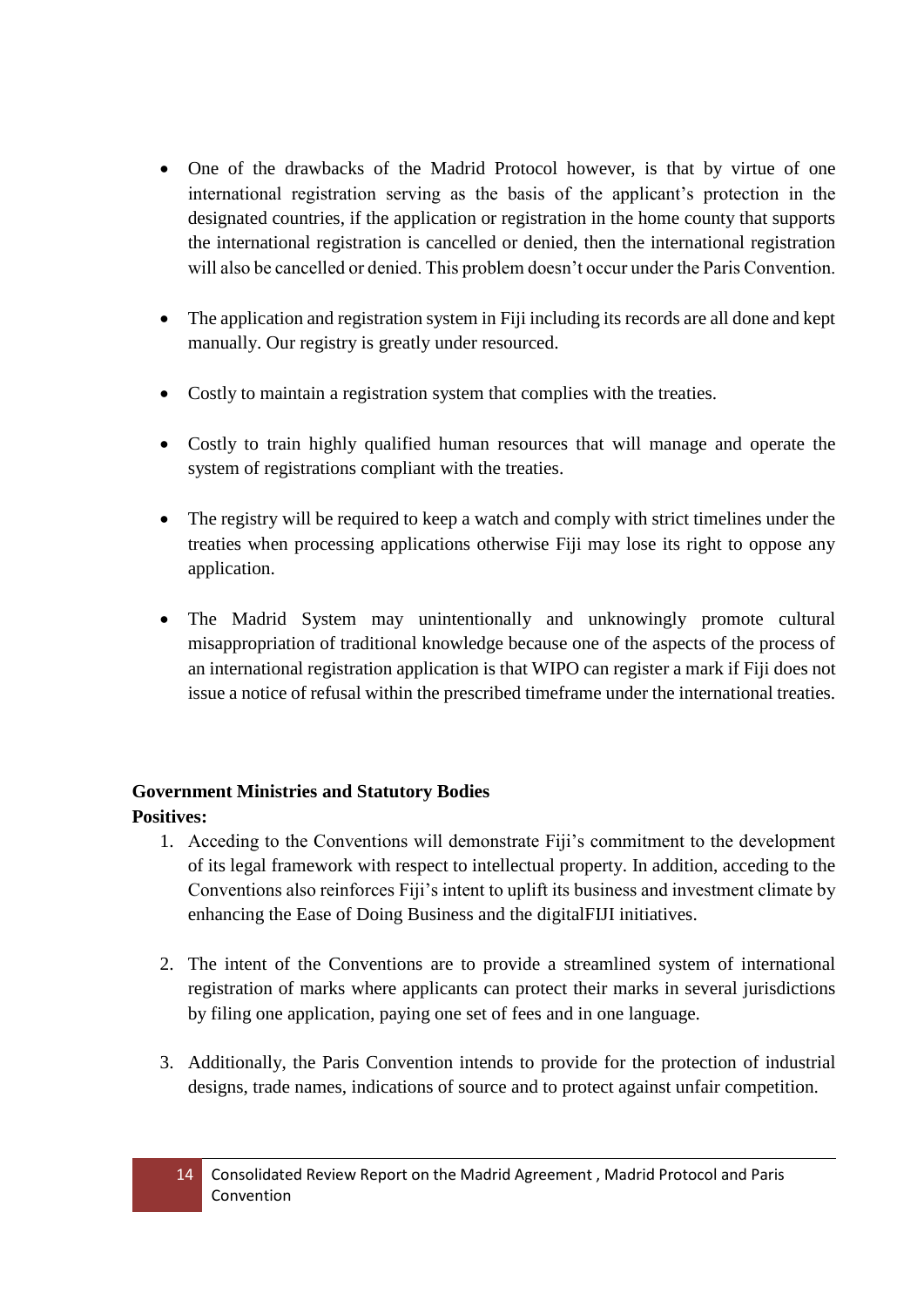- 4. Accession to the Conventions will ensure that Fiji is compliant with its international obligations for the protection of intellectual property.<sup>1</sup>
- 5. No loss of revenue for the Fijian Government.
- 6. No loss of jobs for the Fijian people.
- 7. The Agreement is key to counter unfair trading practices such as in situations where foreign industries replicates and manufacture local patents without consent, thus limiting Fiji's trade potential, revenue thus denying employment to our nationals.
- 8. The Agreement safeguards our infant industries and local designers in light of the substantial demand for trade under the IT platform or ecommerce. It provides the assurance to local practitioners that their patents are covered, and business protected. Fiji has the authority to liaise with other contracting Parties in case of any contravention.
- 9. In ratifying the Madrid System, Fiji will join more than 100 countries who represent more than 80% of world trade, with potential for expansion as membership grows. This is another opportunity that Fiji may wish to explore through its subscription to these Agreements.
- 10. The Madrid System for international registration of marks has advantages for the trademark owners, national economies and Governments, as well as for professionals, like agents and attorney in the field of trademarks.
- 11. The Fijian Government has a strong focus on nurturing and growing the MSMEs. Therefore, Fiji being party to the Madrid System will provide impetus for MSMEs to actively protect their trademarks internationally.
- 12. The Madrid System can also benefit the national/regional economy and the Government's finances, in particular. The overall volume of work for local trademark agents is expected to increase by accession to the Madrid System.
- 13. The Madrid System will also support Fiji's exports to the extent that it simplifies protecting trademarks abroad. Furthermore, it allows individuals and companies established in other Contracting Parties of the Madrid System to have easier access to the protection of their marks in the country/regional territory, since they can seek protection of the mark in any of the applicable Contracting Parties by merely designating these in the international application, or in a subsequent designation. This facility helps to strengthen the climate for foreign investment.

**<sup>.</sup>**  $1$  Written Analysis – Office of the Solicitor General

<sup>15</sup> Consolidated Review Report on the Madrid Agreement , Madrid Protocol and Paris Convention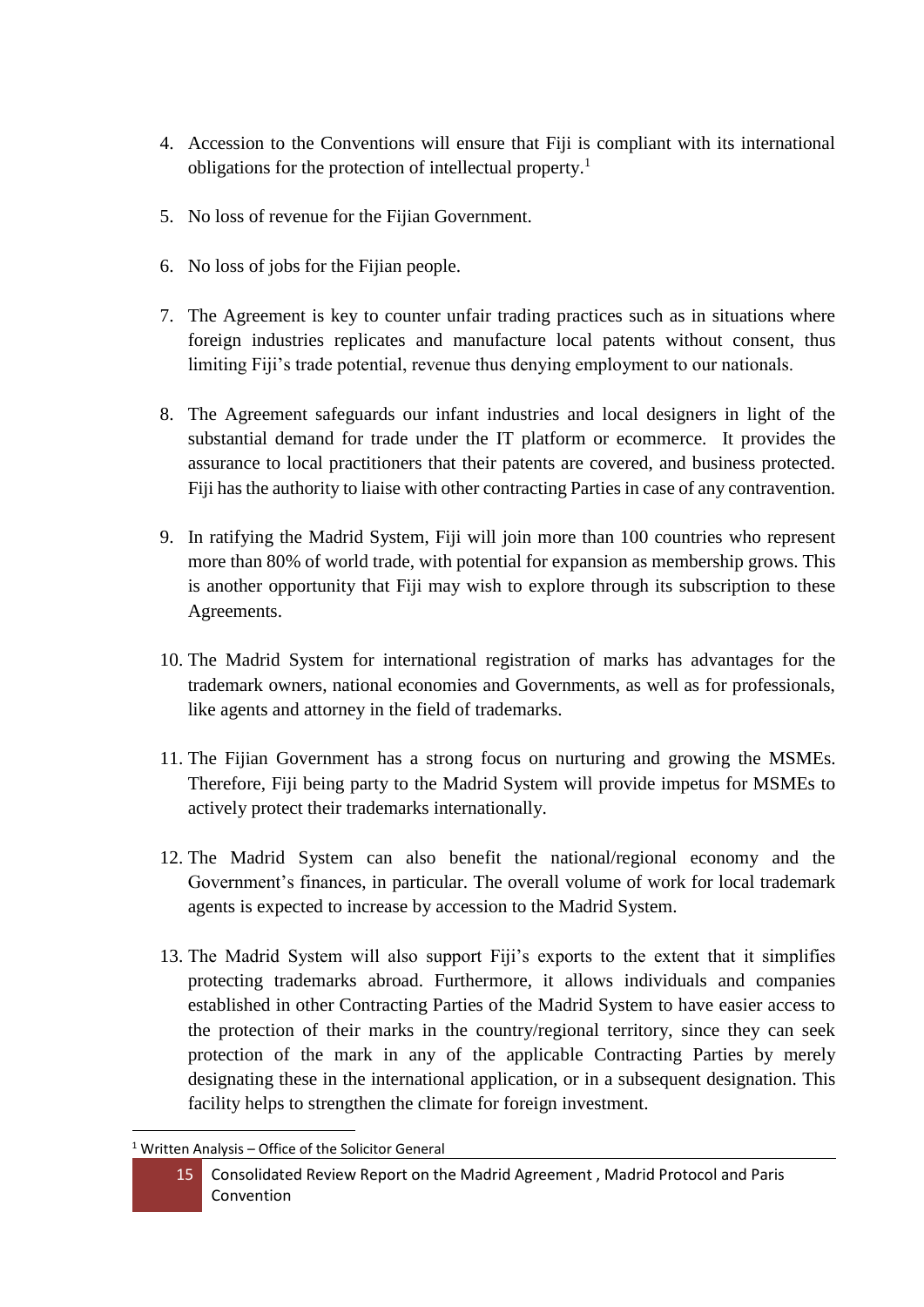- 14. Where trademark protection is sought by filing direct to national/regional Offices, most of these Offices require the applicant to appoint a local representative to act on their behalf before the Office, at the time of filing of the application.
- 15. The companies most affected by the considerable cost involved in registering and maintaining marks abroad are Micro Small and Medium Enterprises ("MSMEs"). While a large company may afford to devote considerable funds to protect its marks abroad, an MSMEs cannot afford the registration of marks abroad, due to the high procedural costs.
- 16. The Madrid System is used by one-third of worldwide applicants seeking protection of their marks. Of these, about 80 per cent is categorised as an MSME, having a small portfolio of one or two marks.
- 17. It is important to note that trademarking products and services can also protect businesses and consumers from counterfeit products. As such, trademarks are also used to protect consumers. Counterfeit goods cause billions of dollars of losses each year to brand owners. Often, the more successful a brand, product, or service becomes, the more it is targeted by counterfeiters. In addition to direct monetary losses, trademark piracy and counterfeiting can lead to harm to reputation and goodwill.
- 18. A further important advantage is that changes subsequent to registration, such as a change in the name or address of the holder, or a change (total or partial) in ownership can be recorded with effect for several designated Contracting Parties through a single, simple and centralised procedure with the International Bureau of the WIPO and with the payment of a single fee. Moreover, there is only one expiry date and only one registration to renew, which makes it for easy portfolio management.
- 19. The Madrid System can also benefit the national/regional economy and the Government's finances, in particular. The overall volume of work for local trademark agents is expected to increase by accession to the Madrid System.
- 20. Trademark agents can expect to engage, in addition to tasks ensuing from the filing of applications, in tasks like searches, responses to objections, raising of objections, requests for annulment or cancellation, dispute settlements, license and assignment contracts, among others.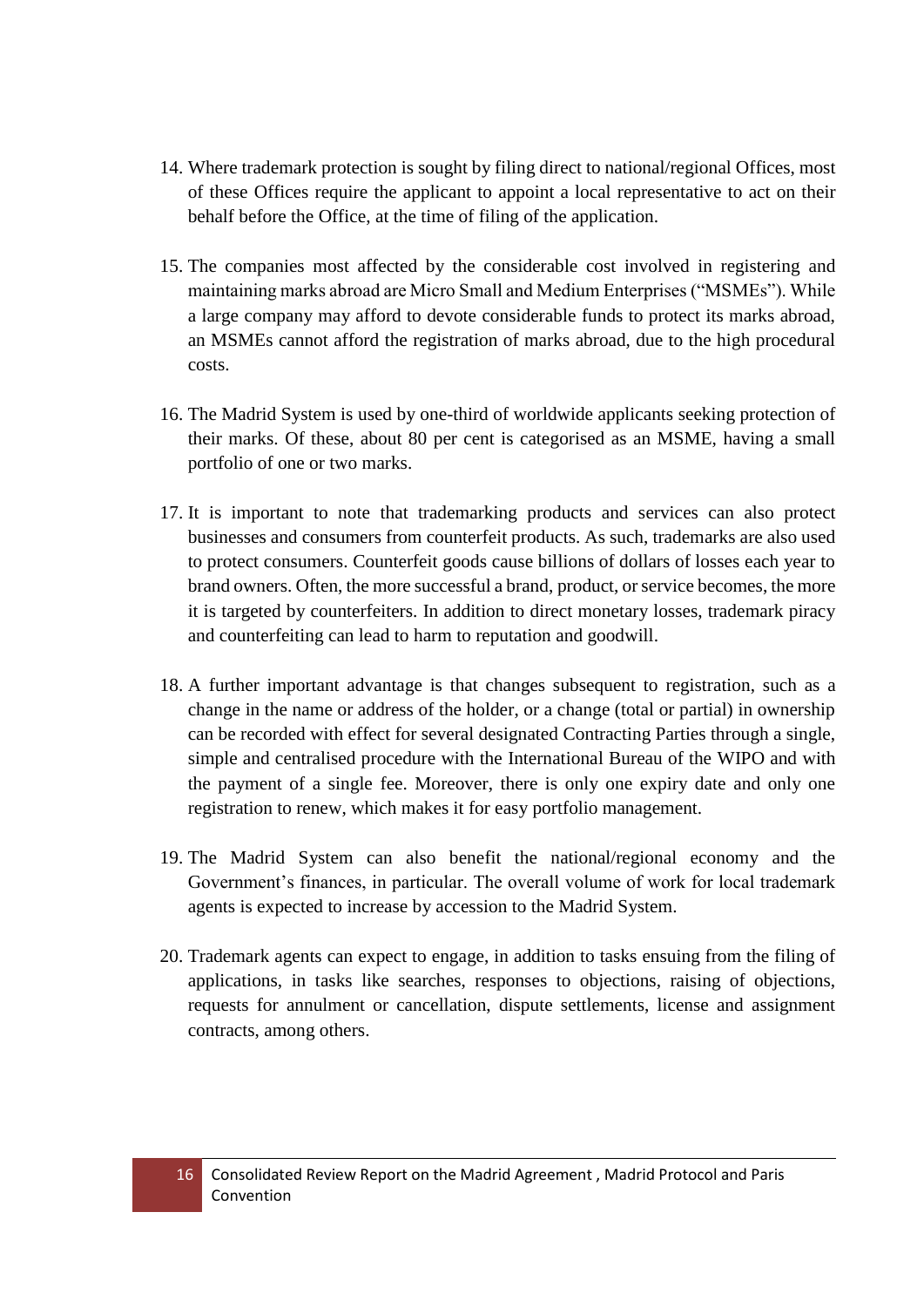#### **Negatives:**

- 1. The MSMEs sector of developing countries is not financially strong to afford the fees for the international registration of marks via Madrid Protocol.
- 2. The international trademark remains dependent of the base country trademark for five years since the international filing date. If during the first five years, the base country trademark is rejected, removed, cancelled or limited, the international trademark will be cancelled. This is known as "Central Attack"<sup>2</sup>
- 3. The staff requirements, capacity building of the staff, workload analysis and automation requirements are also the key factors before accession to the Madrid Protocol. Training programmes for officials need to be provided to gear up for the anticipated influx of applications, both from Fijian and foreign companies.
- 4. Capacity building of the MSMEs sector of Fiji to understand the importance of registration of marks through public awareness campaigns. Financial support to the SME sector may need to before the international registration of marks via Madrid System.

#### **IPONZ:**

### **Strategies implemented**

- **New Zealand's path to Madrid**
	- In 2006 the New Zealand Government made the decision to accede to the Madrid Protocol and Nice Agreement and to ratify the Singapore Treaty
	- The Trade Mark Amendment Act passed in 2011
	- On 10 September 2012 New Zealand deposited the "instrument of accession" to the Madrid Protocol with WIPO
	- In October 2012 the drafting of Trade Marks (International Registration) Regulations 2012 was completed
	- On 10 December 2012 Madrid Protocol entered into force in New Zealand

## **Public Policy Objectives:**

- To reduce compliance costs associated with seeking and maintaining trade mark protection both in New Zealand and overseas
- To encourage and facilitate New Zealand businesses to expand into overseas markets

17 Consolidated Review Report on the Madrid Agreement , Madrid Protocol and Paris Convention

**<sup>.</sup>** <sup>2</sup> Written Submission by the Ministry of Commerce, Trade, Tourism and Transport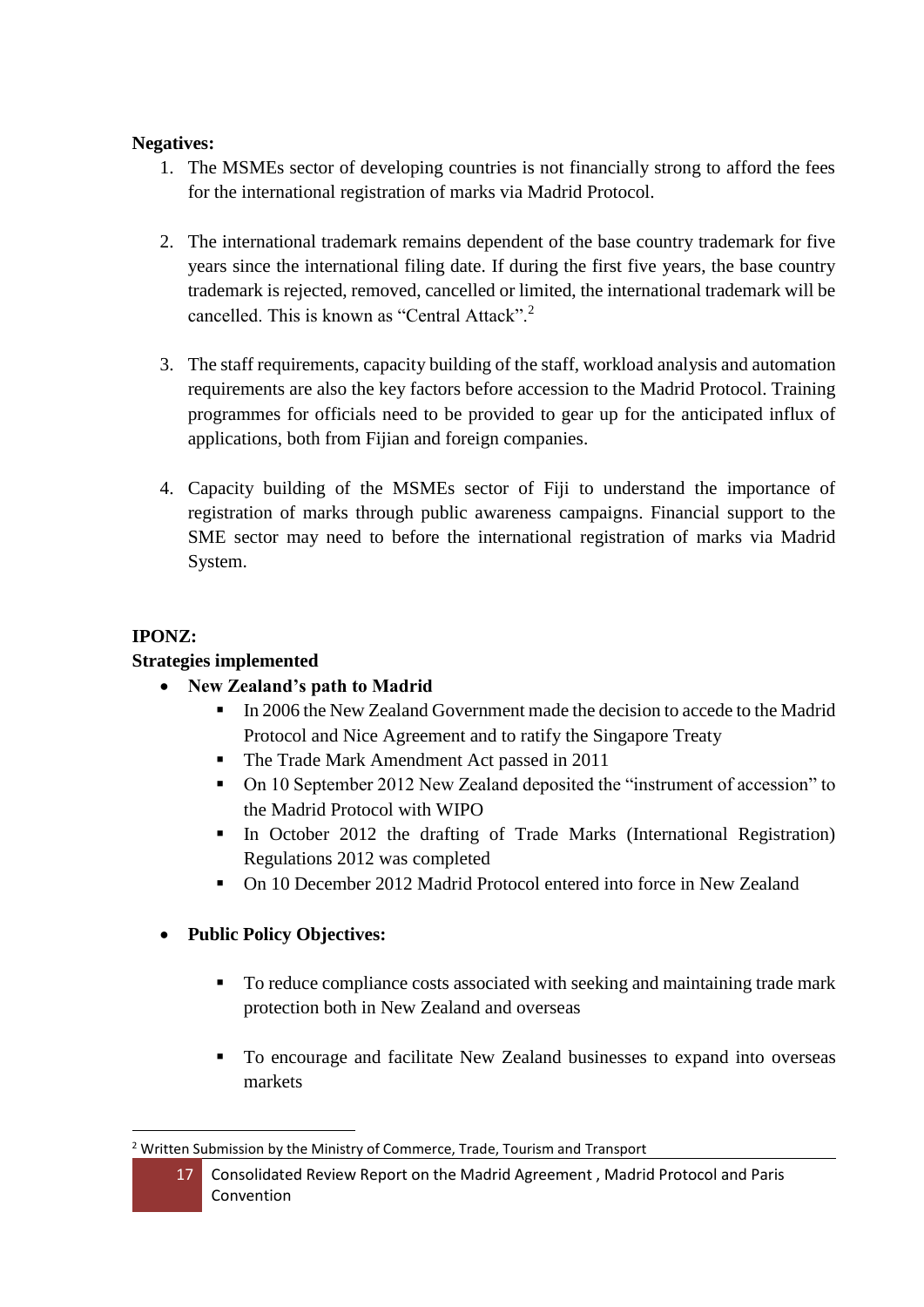### **Formal Stakeholder Consultations:**

- Discussion document when Government assessed whether to join the Madrid Protocol
- Trade Marks Amendment Bill Engage with stakeholders government and industry.
- Discussion document on proposed Trade Mark (International Registration) Regulations including the New Zealand's declarations. Invite discussion and submissions on the declarations and legislation and regulatory reform<sup>3</sup>.
- **Press releases:**
- "Treaties like the Madrid Protocol are specifically designed to remove trade barriers and reduce the transaction costs for business wanting to trade and invest overseas…."
	- To more closely align New Zealand's trade mark system with leading trading partners

## **Stakeholder awareness**

- **Kept informed**
- **Assessed likely volumes**
- **Provided as much information as possible:** 
	- seminars
	- onsite visits
	- meetings
	- website material
- Training sessions were largely on board with change

## **Trade Mark Law Reform**

- Trade Mark Regulations 2003 updated
- 100% electronic filing
- The Madrid Protocol was one part of New Zealand trade mark law reform. Looked at other opportunities for reform. Singapore Treaty: New Zealand Trade Mark law largely compliant, introduced "continued processing".
- **Minimal changes for Nice as New Zealand been using for about 60 years**

**<sup>.</sup>** 3 Intellectual Property Office New Zealand (IPONZ) Submission

<sup>18</sup> Consolidated Review Report on the Madrid Agreement , Madrid Protocol and Paris Convention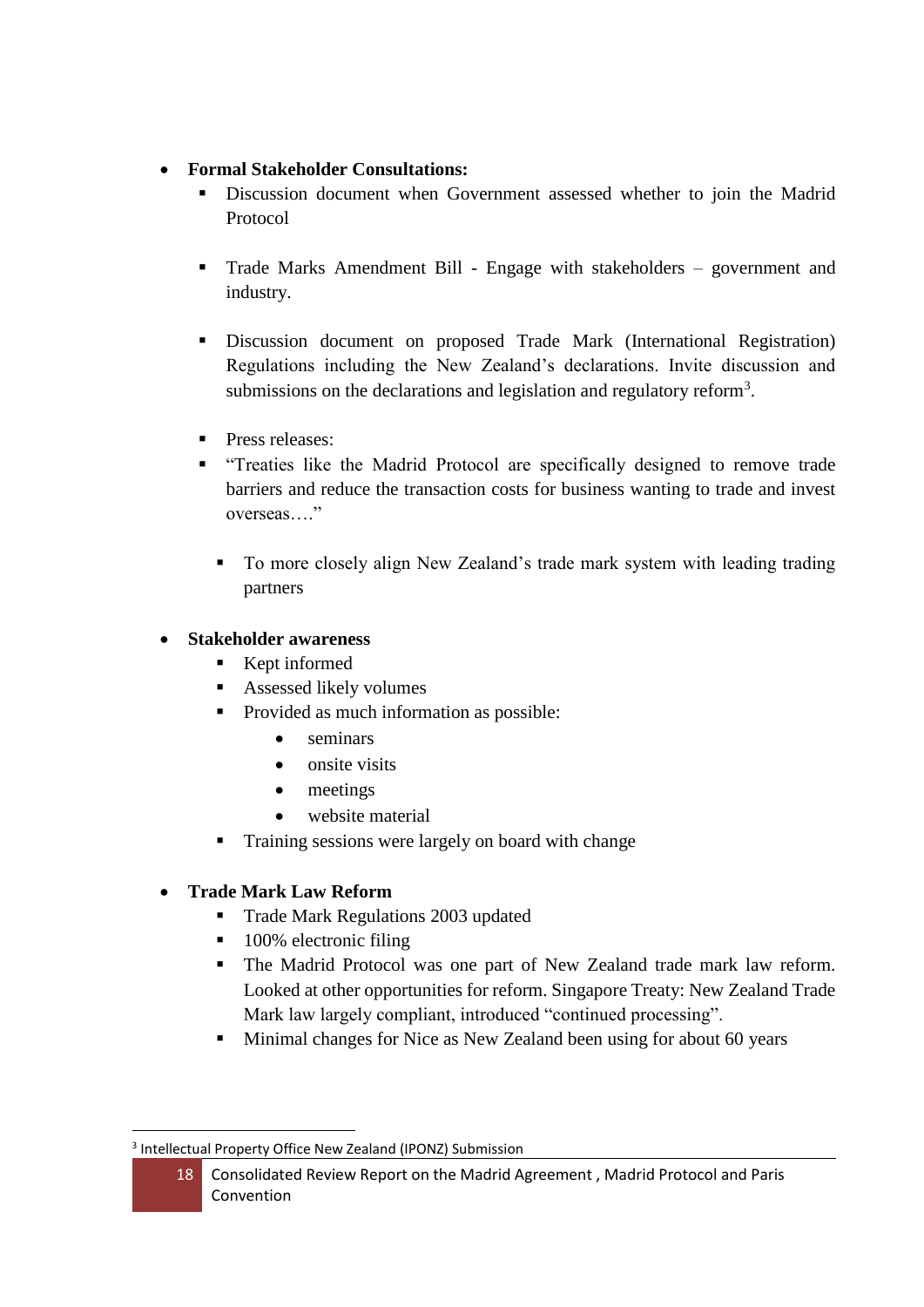- **100%** electronic filing was a big change which has provided substantial benefits (this is not required however to join Madrid)Singapore Treaty and Nice Agreement
- Hearings updates
- IPONZ joined Madrid as part of a major business transformation<sup>4</sup>.
- **Madrid preparation**
	- Learnt from other IP offices (Singapore, Australia)
	- **WIPO** advice
	- New trade mark examination search tool
	- New IT system (map, build, test)
	- Streamline processes (especially around formalities)
	- **Stakeholders given an early indication of IPONZ thinking**
- **Outcomes of joining the Madrid Protocol**
	- Strong uptake of New Zealand businesses using the Madrid Protocol to protect their trademarks overseas (in the upper range of predictions)
	- 40% of New Zealand's total trade mark filings are via the Madrid Protocol
	- New Zealand's trade mark legislation is aligned with major trading partners
- Madrid Protocol has contributed to customers and IPONZ efficiency<sup>5</sup>.

# **Fiji Performing Rights Association (FPRA)**

## **Positives:**

- 1. The Convention also provides for ""Moral Rights2"", that is, the right to claim authorship of the work and the right to object to any mutilation, deformation or other modification of, or other derogatory action in relation to, the work that would be prejudicial to the author's honour or reputation<sup>6</sup>.
- 2. Being in the Public Domain leaves it open to use, and possible abuse, by anybody in the world with consequent loss of meaning, relevance, value and national pride to Fiji and its peoples. However, we have a choice...temporarily at least, by extending the Duration of Copyright retroactively to Life + 100 years.

**<sup>.</sup>** 4 ibid

<sup>5</sup> ibid

<sup>6</sup> Fiji Performing Rights Association(FPRA) Submission

<sup>19</sup> Consolidated Review Report on the Madrid Agreement , Madrid Protocol and Paris Convention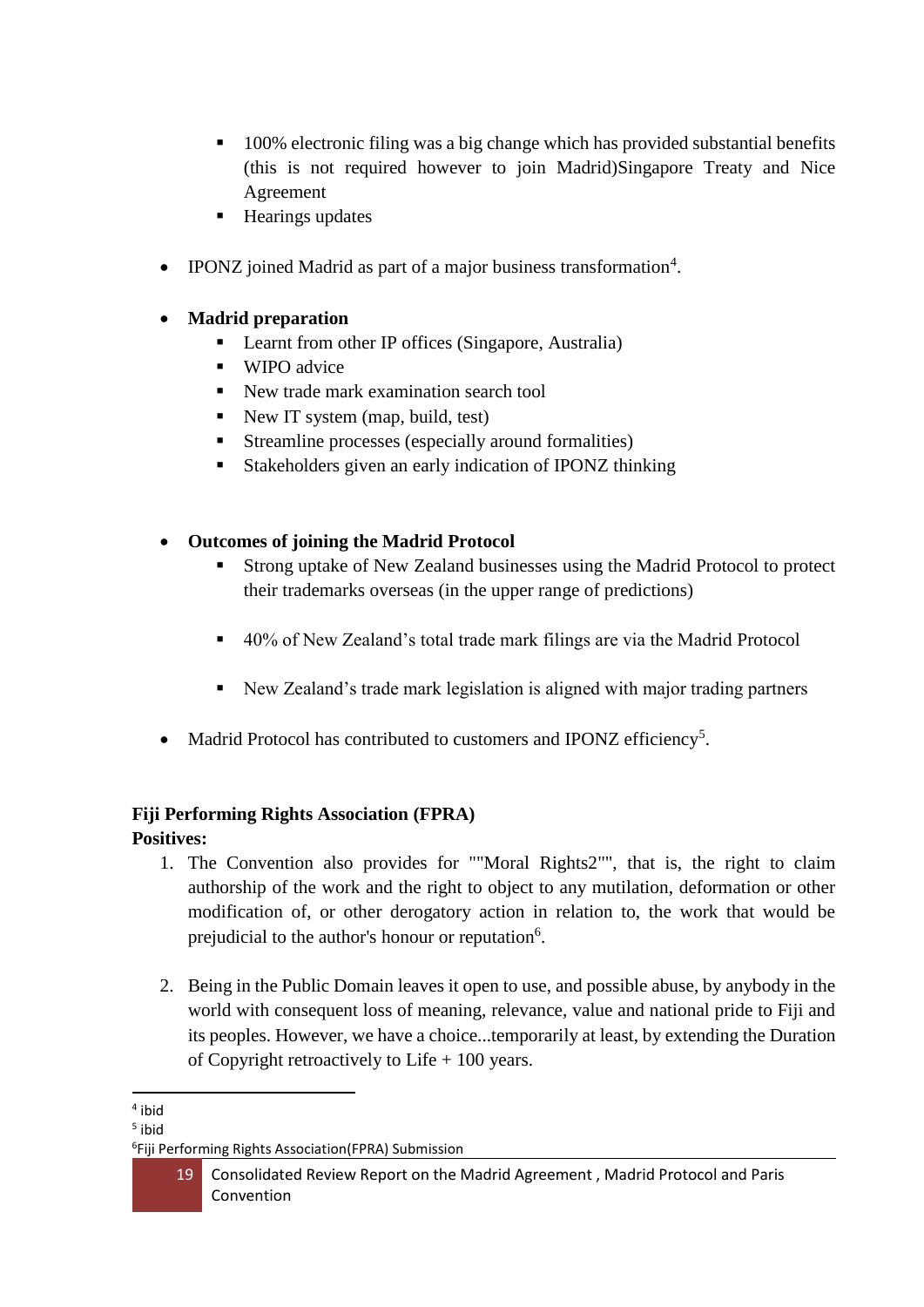- 3. Fiji has NOT incorporated these 2 Treaties (WCT & WPPT) into the Fiji Copyright Act 1999, resulting in widespread blatant abuse and piracy of Copyright Owners' musical works over the Internet and other digital domains. This must be curbed as a matter of priority as it has other profound implications globally equals to our Government may be accused of not honouring its bilateral Agreements including the Bernes Convention, WIPO Membership and the TRIPS Agreement (Trade-Related Aspects of Intellectual Property Rights), which may result in its suspension as a member nation of the World Trade Organization (WTO).
- 4. There is an urgent and critical need for the protection of IPR in Traditional Knowledge such as Art (e.g. Tapa design), Craft (e.g. Canoe building), Navigation (ocean voyages), Traditional Biological Knowledge (e.g. Herbal medicines), Dances (Meke), Chants (e.g. Vakalutuivoce, Vakavunigasau), Games (e.g. Veitiqa), Legends (e.g. Fire-walkers of Beqa), Story-telling (I Tukuni), amongst others<sup>7</sup>

#### **Impact of the Convention**

The intent of the Conventions are to provide a streamlined system of international registration of marks where applicants can protect their marks in several jurisdictions by filing one application, paying one set of fees and in one language.

Additionally, the Paris Convention intends to provide for the protection of industrial designs, trade names, indications of source and to protect against unfair competition.

Accession to the Conventions will ensure that Fiji is compliant with its international obligations for the protection of intellectual property

#### **Requirements for Implementation**

To accede to the Conventions, Fiji must have the following:

(i) a madrid-compatible trademarks legislation in place;

(ii) institutional organisation;

- (iii) staff trained in the madrid international registration system;
- (iv) operational procedures in place for handling international applications;

(v) an agreement with wipo on sending and receiving information in the madrid international registration system; and

(vi)ensure that the national office has an online system of registration that can communicate with WIPO. (For this digital platform, WIPO is able to provide technical

<sup>20</sup> Consolidated Review Report on the Madrid Agreement , Madrid Protocol and Paris Convention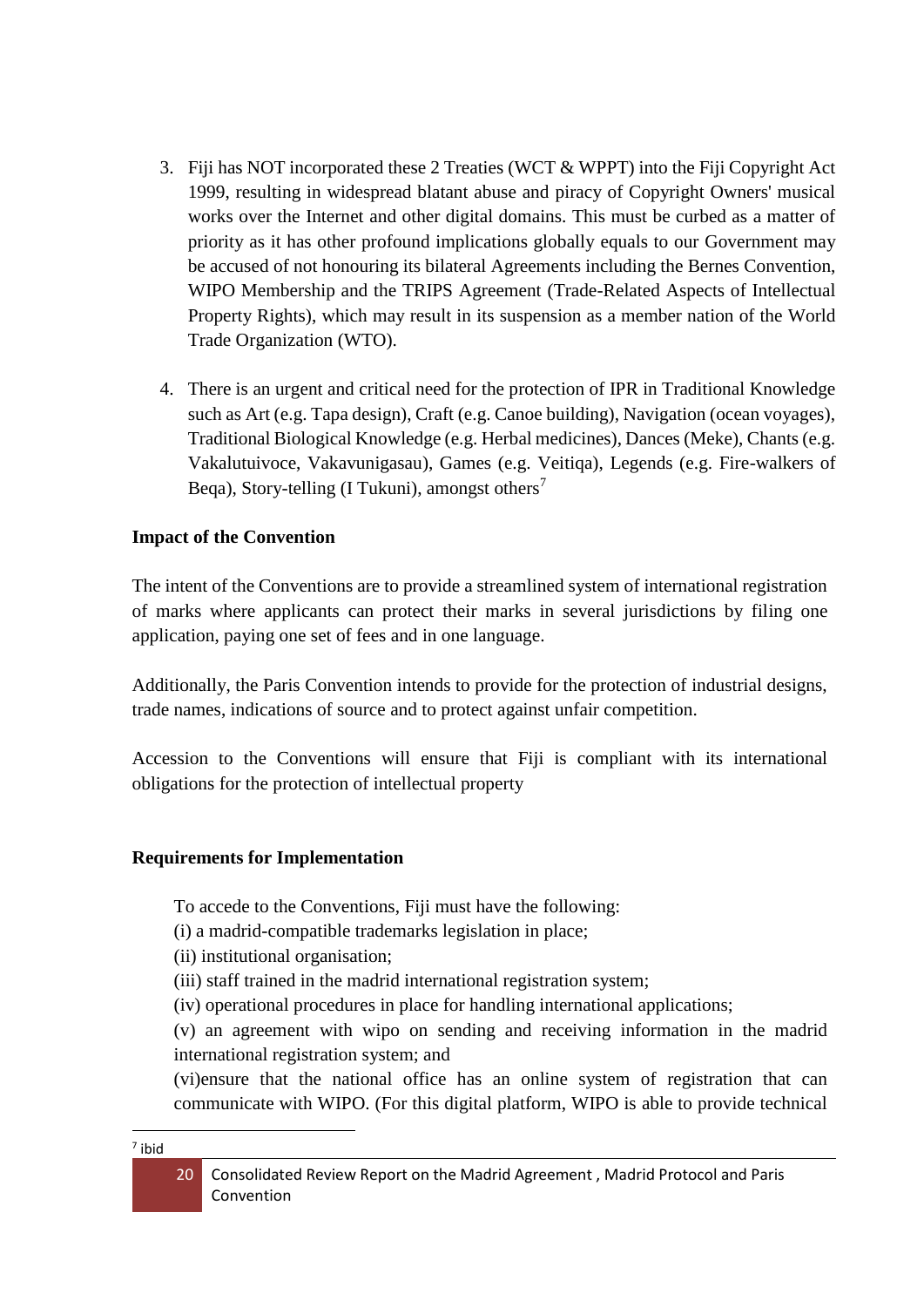assistance to implement the WIPO Industrial Property Automation System, upon receiving Fiji's request); and

Furthermore, since Fiji was not a signing party to the Conventions, Fiji may accede to the Conventions by depositing the instruments of accession with the International Bureau of WIPO.

## **Challenges**

- 1. Current capacity of the FIPO to handle the international treaty demands of the Madrid Systems and Paris Conventions.
- 2. Better nationwide consultations on the modernising of Fiji's IP laws given the relevant bills recently approved by Cabinet in March 2020.
- 3. In-depth consultations by the relevant line ministries with local stakeholders: law firms, universities, musicians, composers, entrepreneurs, industry and business, urban and rural populations.
- 4. Need for the relevant line ministries and agencies to take firm and positive steps on the local Traditional Knowledge and Traditional Culture **(TKTC)** in terms of relevant bills for Cabinet approval moving forward.

## <span id="page-20-0"></span>**2.2 Oral and Written Evidence Received**

The Committee received oral and written submissions from stakeholders and the public as listed in *Appendix A*.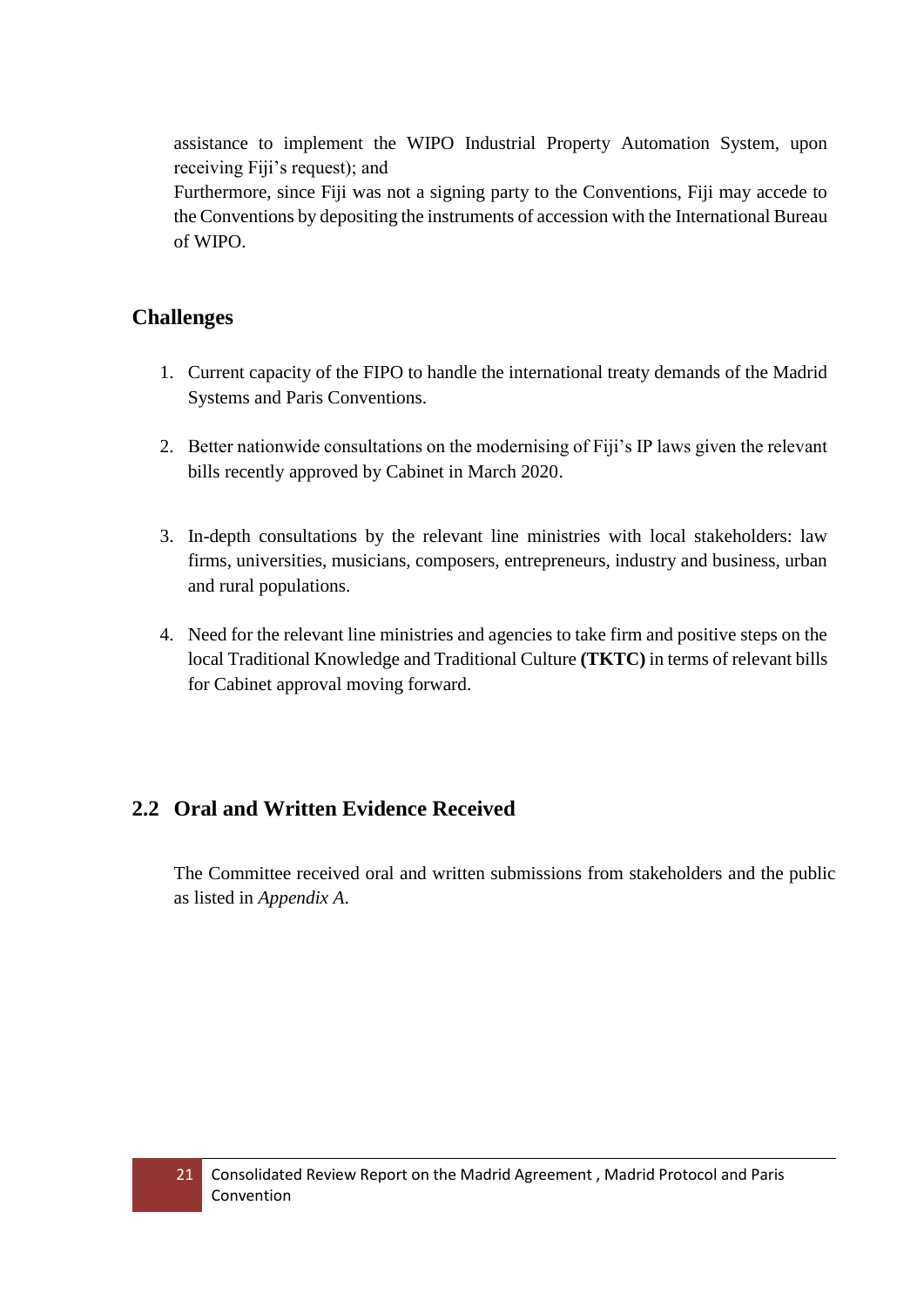# <span id="page-21-0"></span>**3.0 Gender Analysis**

The Madrid Systems and Paris Convention discussed impacts on SDG No.8: Good Jobs and Economic Growth and aligned to National Development Plan (NDP) 3.2.5 modernising the business regulatory environment with due regard to both genders.

"A sound regulatory environment for inclusive and sustainable private sector development". The private sector plays a vital role in development, job creation and innovation. Government is continuously working towards improving the enabling environment for the private sector to thrive and expand.

# <span id="page-21-1"></span>**4.0 Conclusion**

The Standing Committee on Foreign Affairs and Defence has fulfilled its mandate approved by Parliament which is to review reviewed the Consolidated Treaties Review Report on the:

a) Madrid Agreement Concerning the International Registration of Marks 1981 (Madrid Agreement);

b) Protocol Relating to the Madrid Agreement (Madrid Protocol), (together known as the Madrid System); and

c) Paris Convention for the Protection of Industrial Property.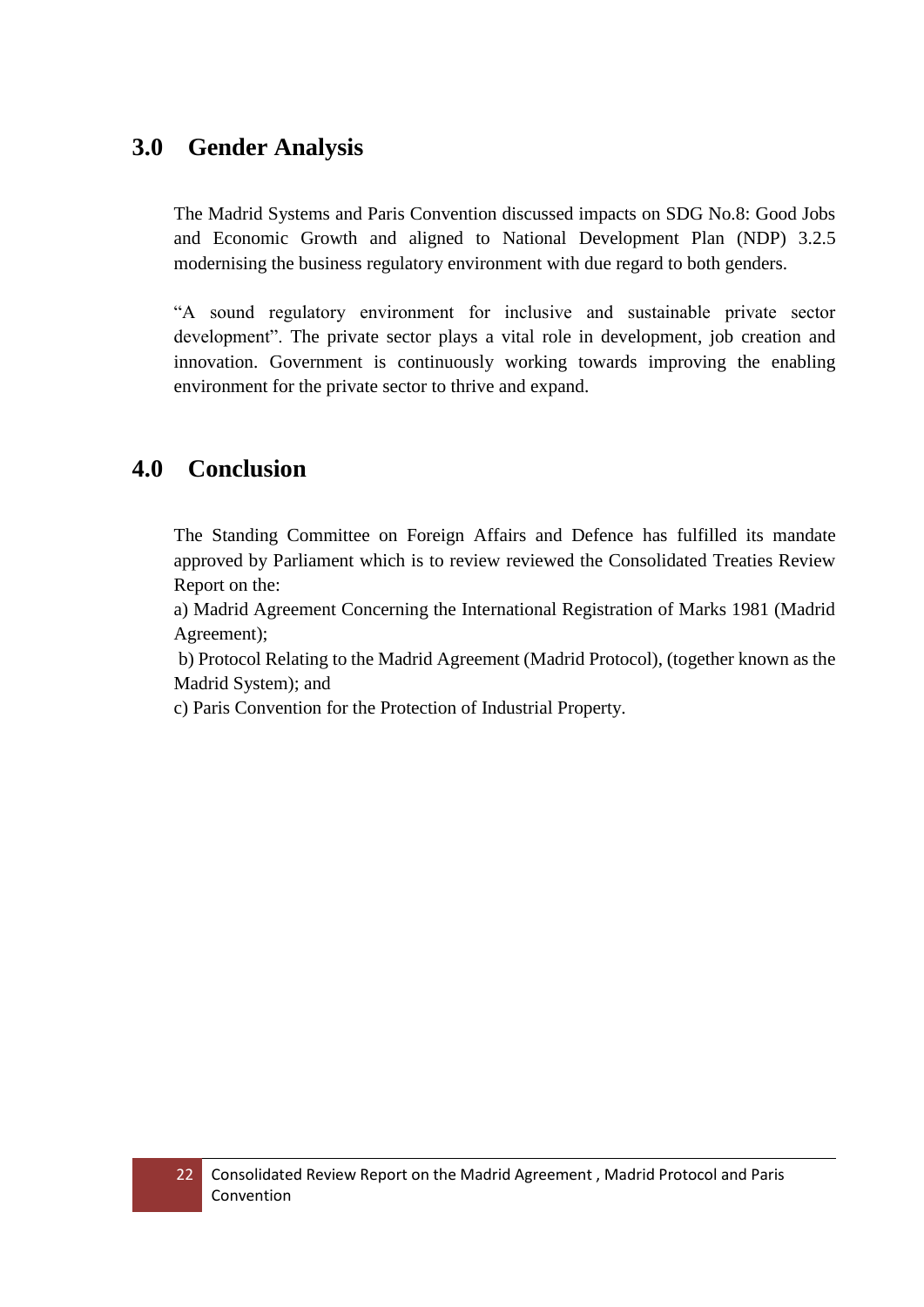# <span id="page-22-0"></span>**5.0 Members Signature**

GEPLA **\_\_\_\_\_\_\_\_\_\_\_\_\_\_\_\_\_\_\_\_\_\_\_\_\_\_\_\_\_\_\_\_\_\_\_\_ Hon. Alexander O'Connor Chairperson** Hon. Pio Tikoduadua Hon. Dr. Salik Govind **Deputy Chairperson Member**  $66a$  $/$ oraz

**Hon. Selai Adimaitoga Hon Anare Jale Member Member** 

**\_\_\_\_\_\_\_\_\_\_\_\_\_\_\_\_\_\_ \_\_\_\_\_\_\_\_\_\_\_\_\_\_\_\_\_\_\_\_\_\_\_\_\_\_**